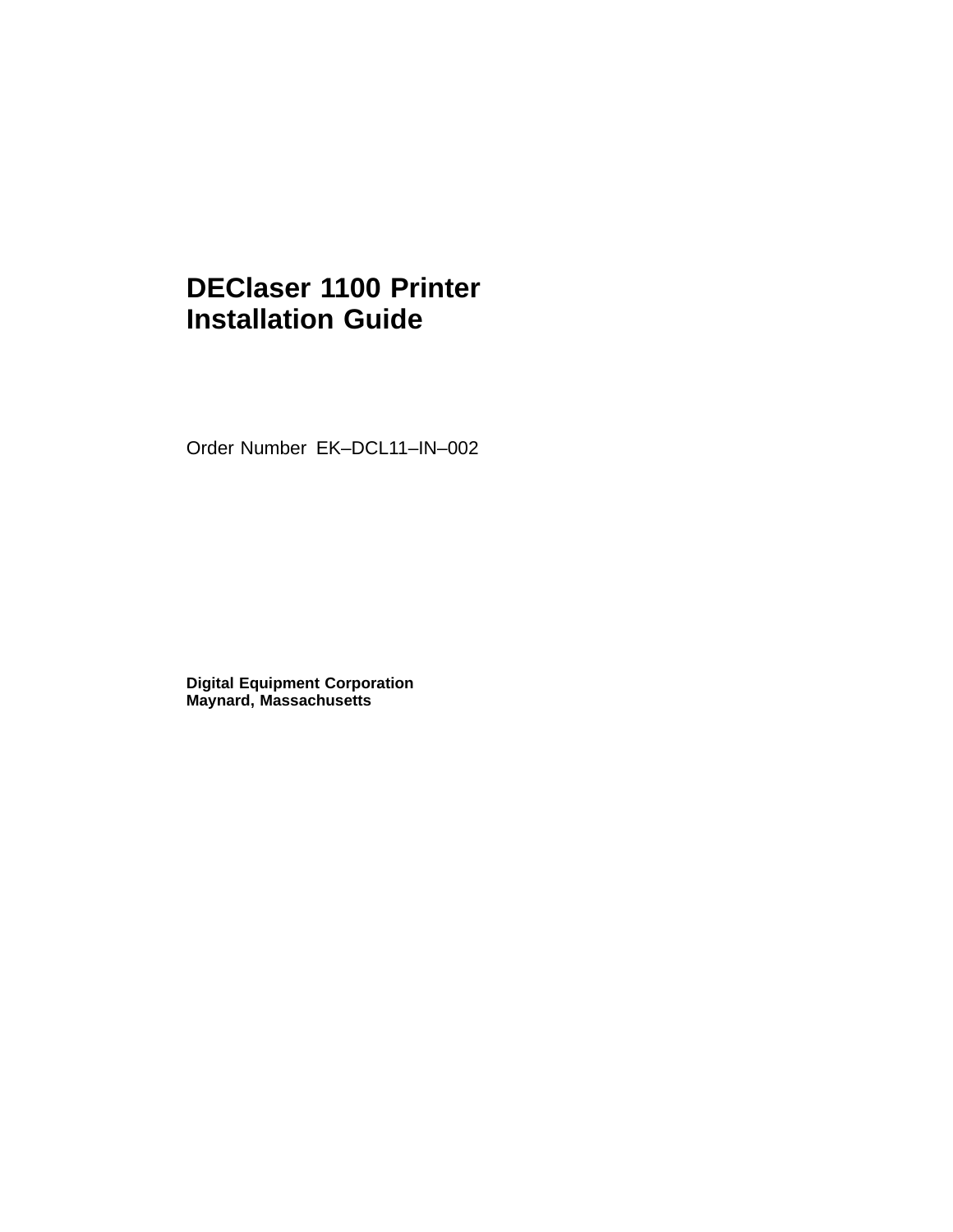#### **First Printing, January 1991 Revised, June 1991**

The information in this document is subject to change without notice and should not be construed as a commitment by Digital Equipment Corporation.

Digital Equipment Corporation assumes no responsibility for any errors that may appear in this document.

Any software described in this document is furnished under a license and may be used or copied only in accordance with the terms of such license. No responsibility is assumed for the use or reliability of software or equipment that is not supplied by Digital Equipment Corporation or its affiliated companies.

Restricted Rights: Use, duplication, or disclosure by the U.S. Government is subject to restrictions as set forth in subparagraph (c)(1)(ii) of the Rights in Technical Data and Computer Software clause at DFARS 252.227–7013.

© Digital Equipment Corporation 1991 All rights reserved. Printed in Japan.

The Reader's Comments form at the end of this document requests your critical evaluation to assist in preparing future documentation.

The following are trademarks of Digital Equipment Corporation: DECdirect, DEClaser, DECmailer, DECmate, DECservice, LN03, LN03 Plus, VAX DOCUMENT, and the DIGITAL logo.

IBM is a registered trademark of International Business Machines Corporation and ProPrinter is a trademark of International Business Machines Corporation. PostScript is a registered trademark of Adobe Systems, Inc. HP and LaserJet are registered trademarks of Hewlett-Packard Company. Microsoft is a registered trademark of Microsoft Corporation. WordPerfect is a trademark of WordPerfect Corporation.

S1702

This document was prepared using VAX DOCUMENT, Version 1.2.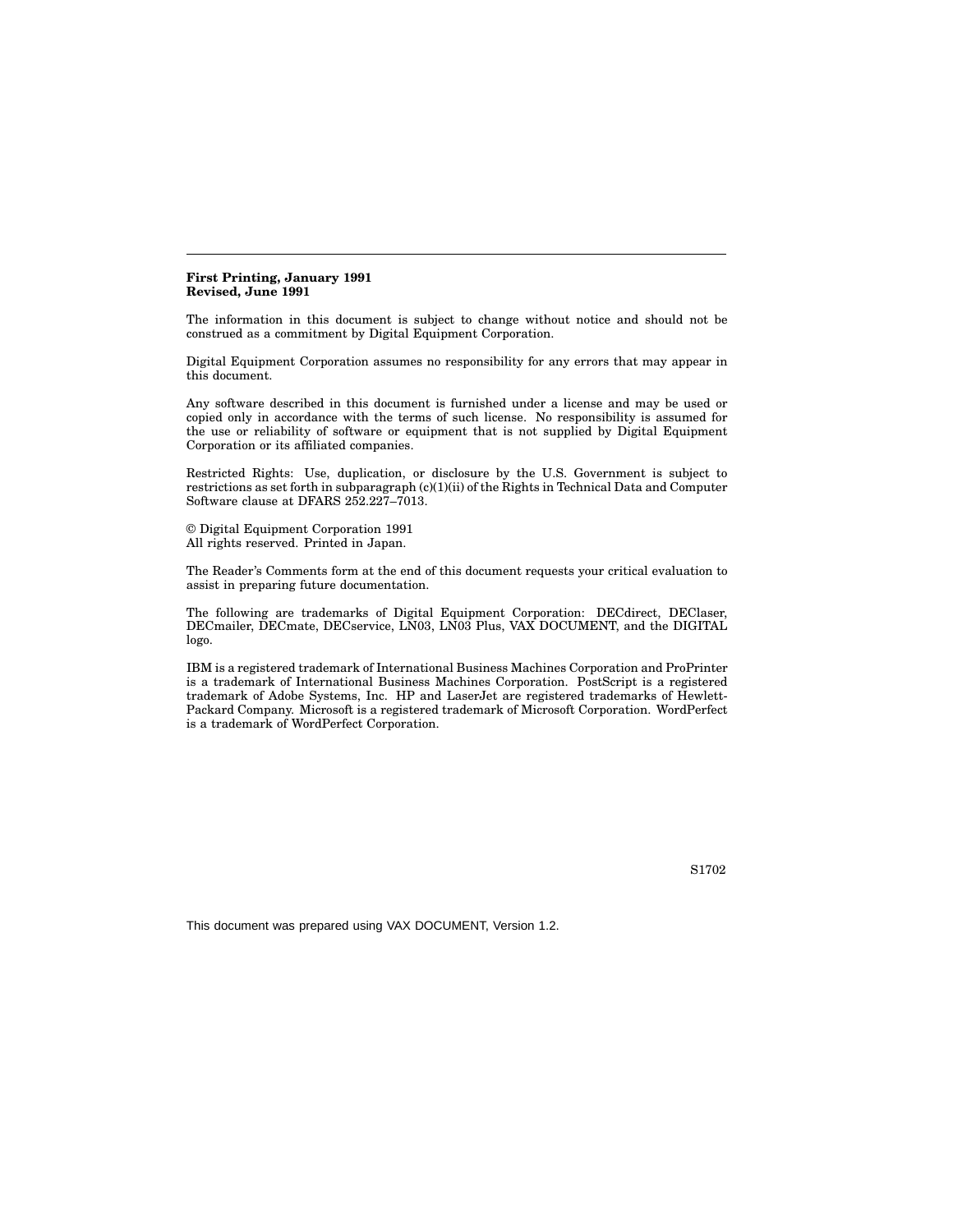#### **First Printing, January 1991 Revised, June 1991**

The information in this document is subject to change without notice and should not be construed as a commitment by Digital Equipment Corporation.

Digital Equipment Corporation assumes no responsibility for any errors that may appear in this document.

Any software described in this document is furnished under a license and may be used or copied only in accordance with the terms of such license. No responsibility is assumed for the use or reliability of software or equipment that is not supplied by Digital Equipment Corporation or its affiliated companies.

Restricted Rights: Use, duplication, or disclosure by the U.S. Government is subject to restrictions as set forth in subparagraph (c)(1)(ii) of the Rights in Technical Data and Computer Software clause at DFARS 252.227–7013.

© Digital Equipment Corporation 1991 All rights reserved. Printed in U.S.A.

The Reader's Comments form at the end of this document requests your critical evaluation to assist in preparing future documentation.

The following are trademarks of Digital Equipment Corporation: DECdirect, DEClaser, DECmailer, DECmate, DECserivce, LN03, LN03 Plus, VAX DOCUMENT, and the DIGITAL logo.

IBM is a registered trademark of International Business Machines Corporation and ProPrinter is a trademark of International Business Machines Corporation. PostScript is a registered trademark of Adobe Systems, Inc. HP and LaserJet are registered trademarks of Hewlett-Packard Company. Microsoft is a registered trademark of Microsoft Corporation. WordPerfect is a trademark of WordPerfect Corporation.

S1702

This document was prepared using VAX DOCUMENT, Version 1.2.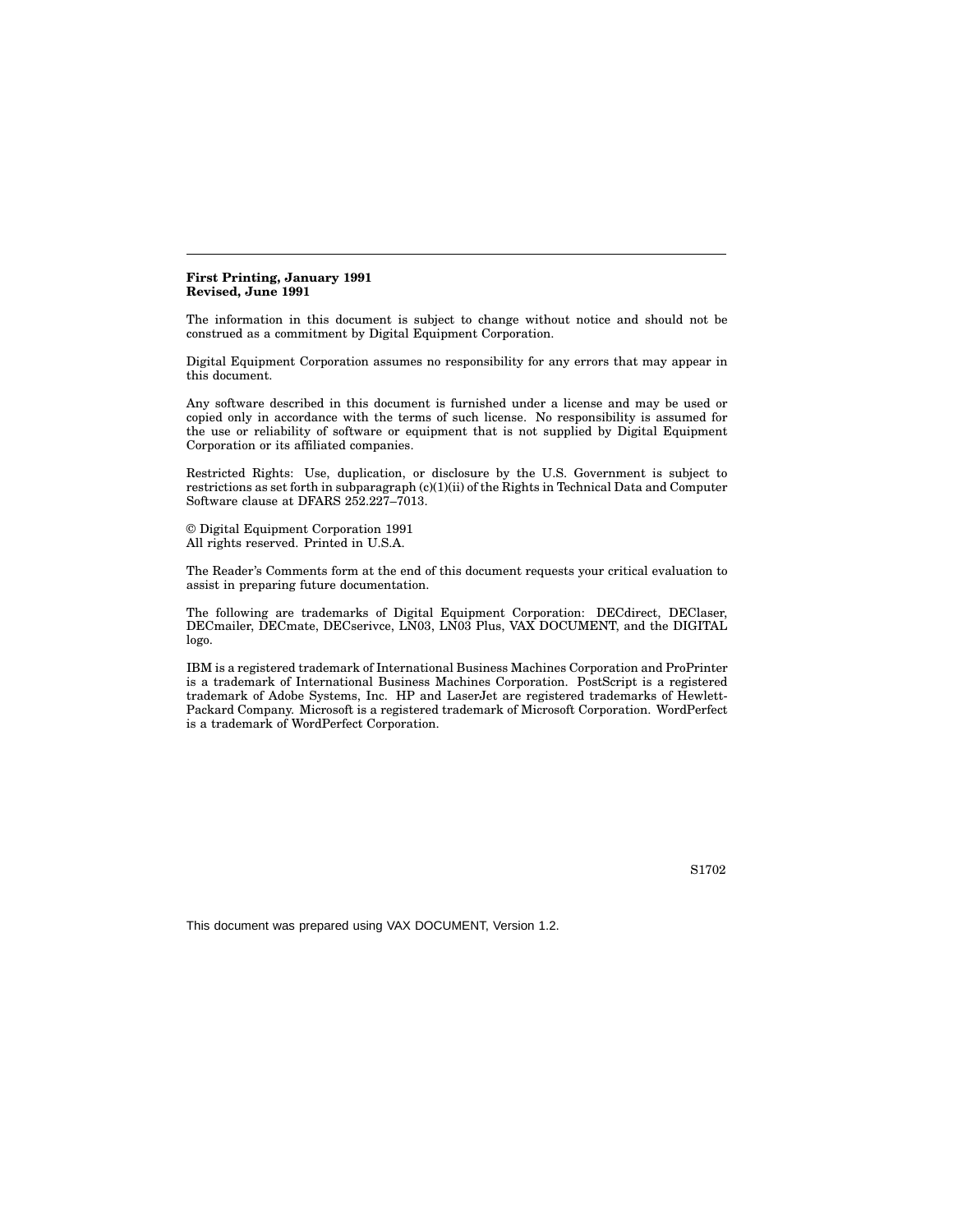**FCC NOTICE:** This equipment generates and uses radio frequency energy and if not installed and used properly, that is, in strict accordance with the manufacturer's instructions, may cause interference to radio and television reception. It has been type tested and found to comply with the limits for a Class B computing device in accordance with the specifications in Subpart J of Part 15 of FCC Rules, which are designed to provide reasonable protection against such interference in a residential installation. However, there is no guarantee that interference will not occur in a particular installation. If this equipment does cause interference to radio or television reception, which can be determined by turning the equipment off and on, the user is encouraged to try to correct the interference by one or more of the following methods.

Reorient the receiving antenna.

**4**

- Relocate the computer or peripheral with respect to the receiver.
- Move the computer or peripheral away from the receiver.
- Plug the computer or peripheral into a different outlet so that they are on different branch circuits than the receiver.

If necessary, the user should consult the dealer or an experienced radio/television technician for additional suggestions. The user may find the booklet *How to Identify and Resolve Radio/TV Interference Problems*, prepared by the Federal Communications Commission, helpful. This booklet is available from the U.S. Government Printing Office, Washington, DC 20402, Stock No. 004–000–00345–4.

To meet FCC requirements, a shielded parallel cable is required to connect the device to a personal computer or other Class B device.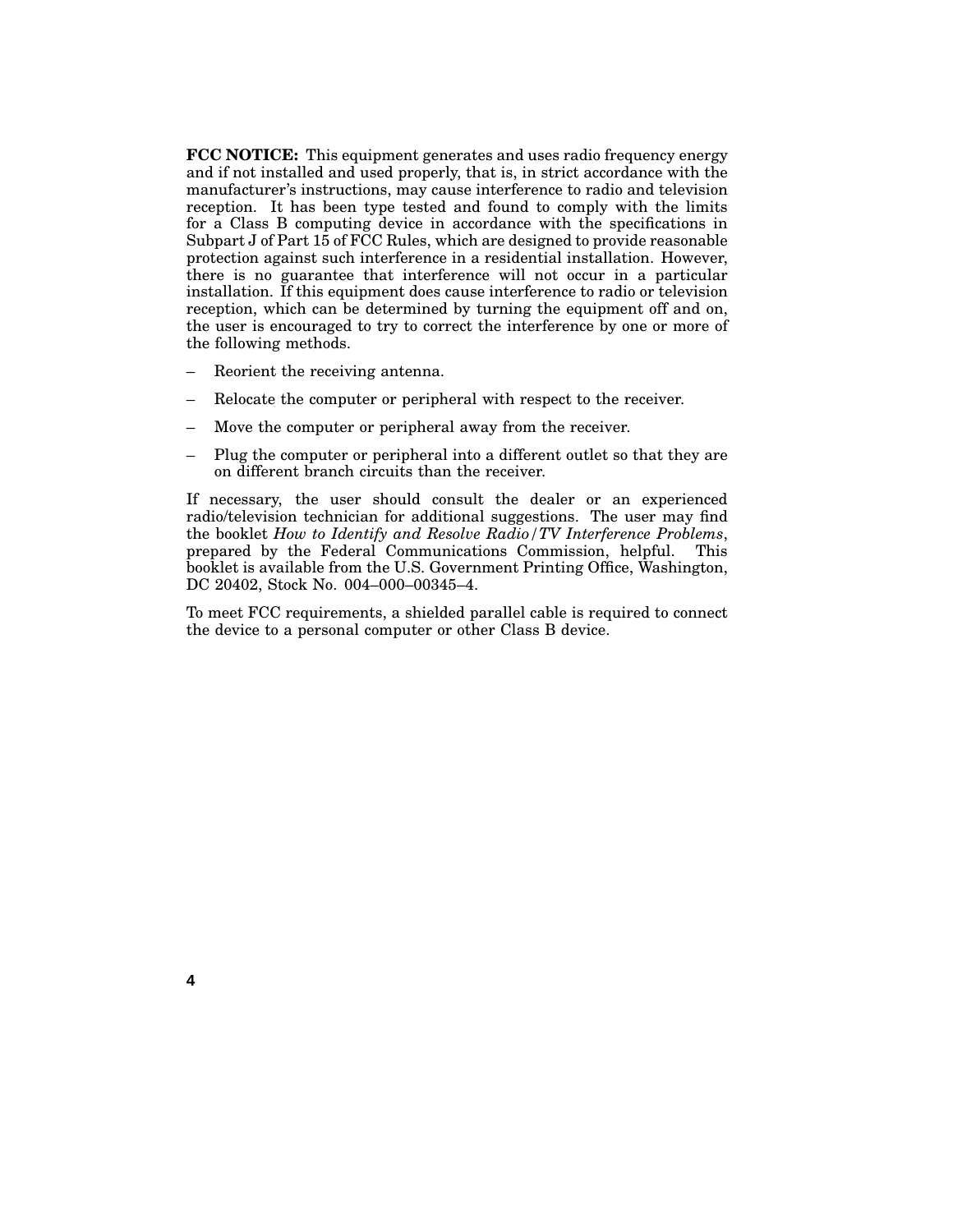## **Contents**

### Preface v

### Chapter 1 Preparing Your Site

## Chapter 2 Unpacking Your Printer

### Chapter 3 Installing the EP-L Cartridge

## Chapter 4 Connecting the Printer

## Chapter 5 Loading Paper

| 5.3 Producing the Printer Configuration Data Sheet  5–6 |  |
|---------------------------------------------------------|--|
|                                                         |  |

### **iii**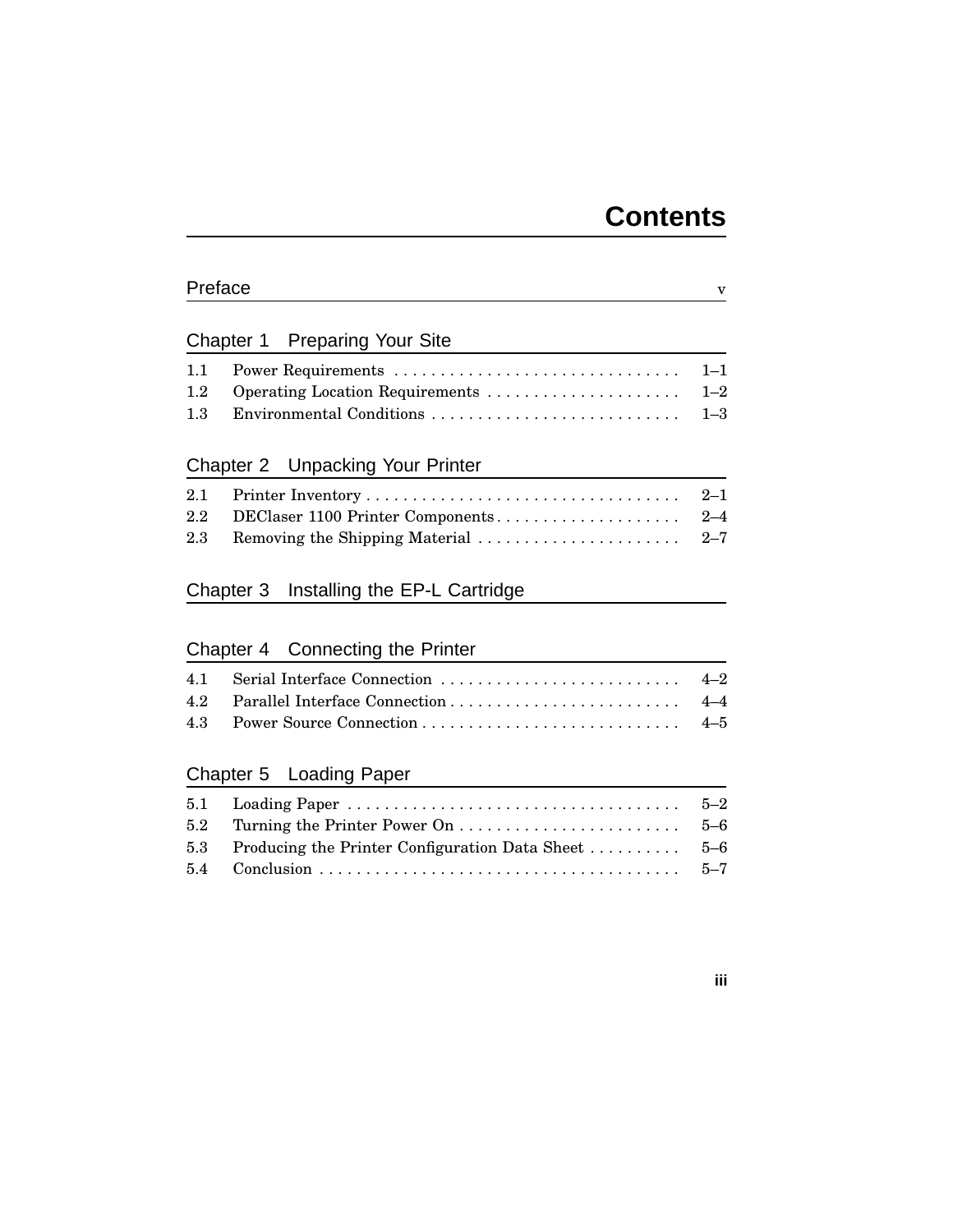Appendix A Cabling Information

|               | A.2 Interface Programming Instructions  A-5 |  |
|---------------|---------------------------------------------|--|
|               |                                             |  |
|               |                                             |  |
| <b>Tables</b> |                                             |  |

|  |  |  |  | A-1 Cables and Adapters for Communication Connections  A-1 |  |
|--|--|--|--|------------------------------------------------------------|--|
|--|--|--|--|------------------------------------------------------------|--|

**iv**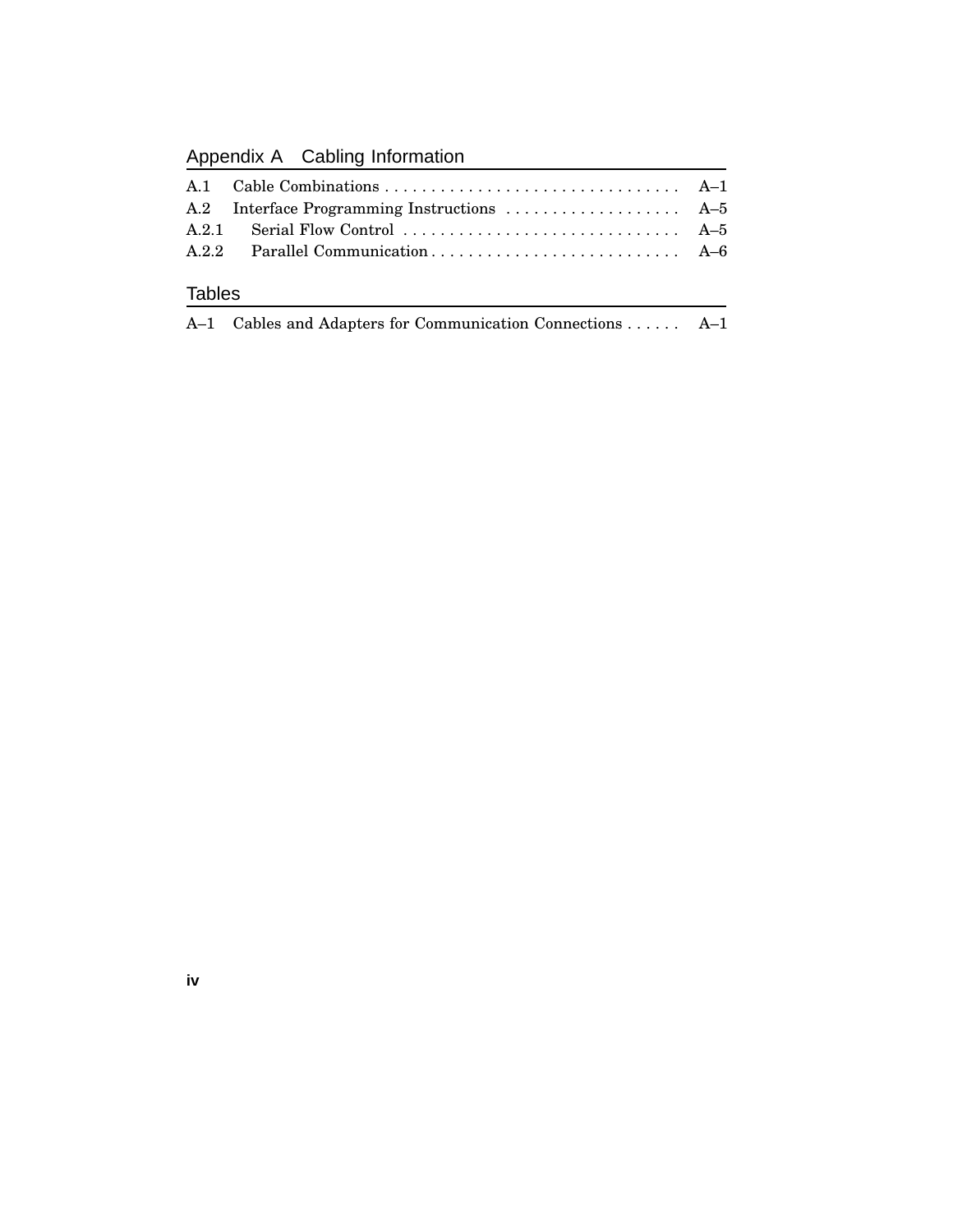**v**

The DEClaser 1100 printer is a nonimpact, desktop, page printer. This guide covers the installation of the DEClaser 1100 printer up to the point where it is operating properly. All operating information can be found in the *DEClaser 1100 Printer Operator's Guide*.

### **Intended Audience**

This guide is written for installers of the DEClaser 1100 printer. The installation procedure is designed to be followed in order beginning with Chapter 1.

### **Document Structure**

This guide is organized as follows:

- Chapter 1, Preparing Your Site, discusses site preparation items, such as power requirements, operating location, and environmental conditions.
- Chapter 2, Unpacking Your Printer, explains how to unpack the printer and identifies major printer components.
- Chapter 3, Installing the EP-L Cartridge, explains how to install the electrophotographic laser (EP-L) cartridge.
- Chapter 4, Connecting the Printer, explains how to connect the printer to your computer system or video terminal.
- Chapter 5, Loading Paper, explains how to load paper in the paper tray, how to power on the printer, and how to print the default data sheet.
- Appendix A, Cabling Information, explains how to cable your printer to different systems, such as workstations and personal computers.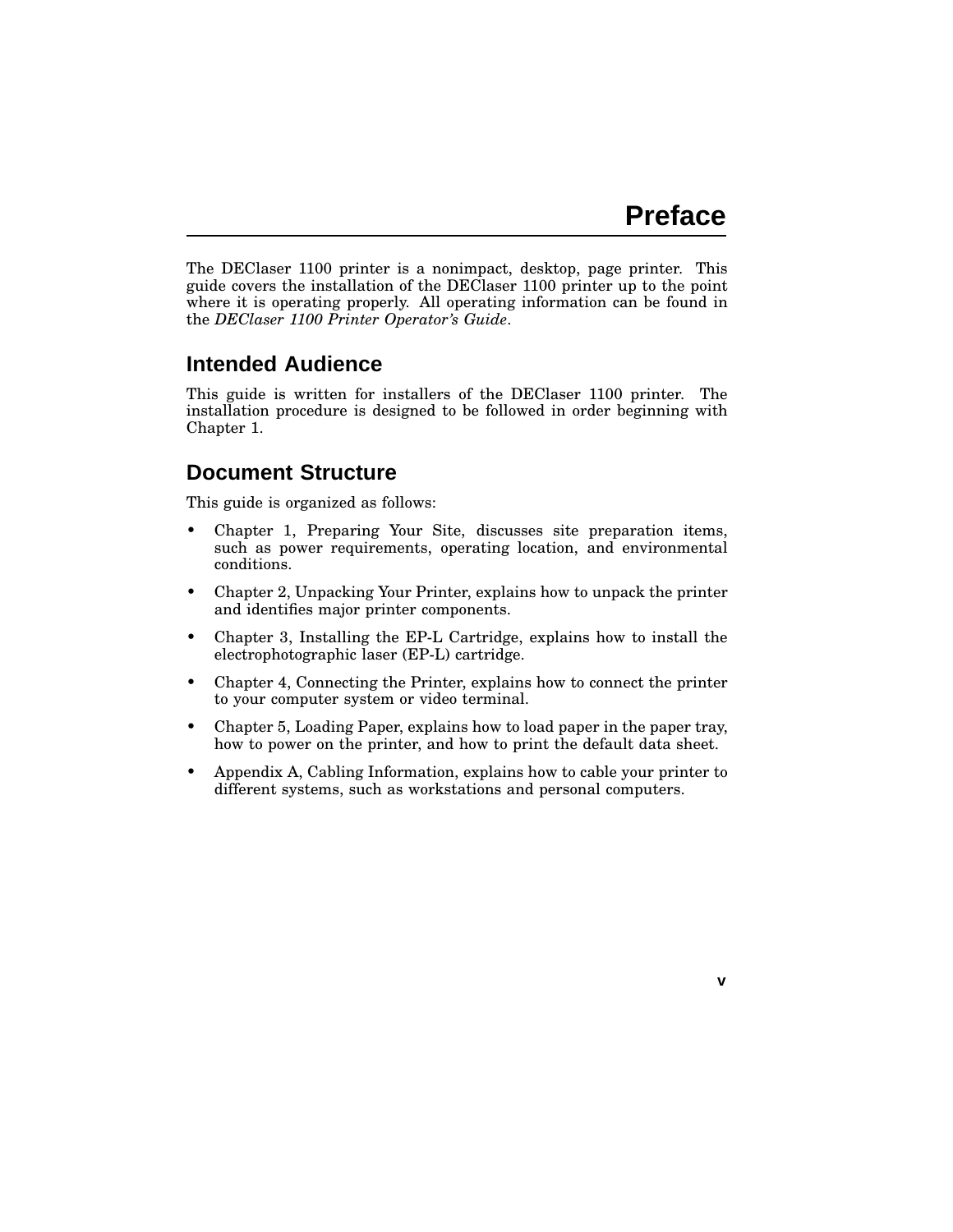#### **Ordering Additional Copies of This Documentation Set**

The documentation set consists of one of each of the following:

- *DEClaser 1100 Printer Installation Guide*
- *DEClaser 1100 Printer Operator's Guide*
- Spine insert for the binder
- Three-ring binder

You can order additional copies of this documentation set from DECdirect as described in the ordering information section in the *DEClaser 1100 Printer Operator's Guide*. The ordering number for the documentation set is EK– D1100–DK.

**NOTE:** *You cannot order the installation or operator's guide individually. You can only order the documentation set.*

### **Associated Documents**

Several other related manuals are available for use with the DEClaser 1100 printer. You can order these optional manuals from DECdirect as described in the ordering section at the end of the *DEClaser 1100 Printer Operator's Guide*.

Those optional manuals are:

• *Digital ANSI-Compliant Printing Protocol Level 3 Programming Reference Manual* (AA–PBWGA–TE) This manual is for application programmers who create software that produces Digital ANSI-compliant level 3 output. It describes printer protocol character processing and printer control functions.

• *Digital ANSI-Compliant Printing Protocol Level 3 Programming Supplement* (AA–PBWHB–TE) Contains device specific information for programmers who create applications for Digital ANSI-compliant level 3 devices. It is also for programmers who write applications with ANSI output that requires conversion to the PostScript page description language for printing on Digital printers.

• *Digital Laser Printers Guide to Paper and Other Media* (EK–LASER– GD)

This manual is for general users and contains detailed information about buying and storing print media (paper, envelopes, labels, and transparencies) that can be used with Digital laser printers.

**vi**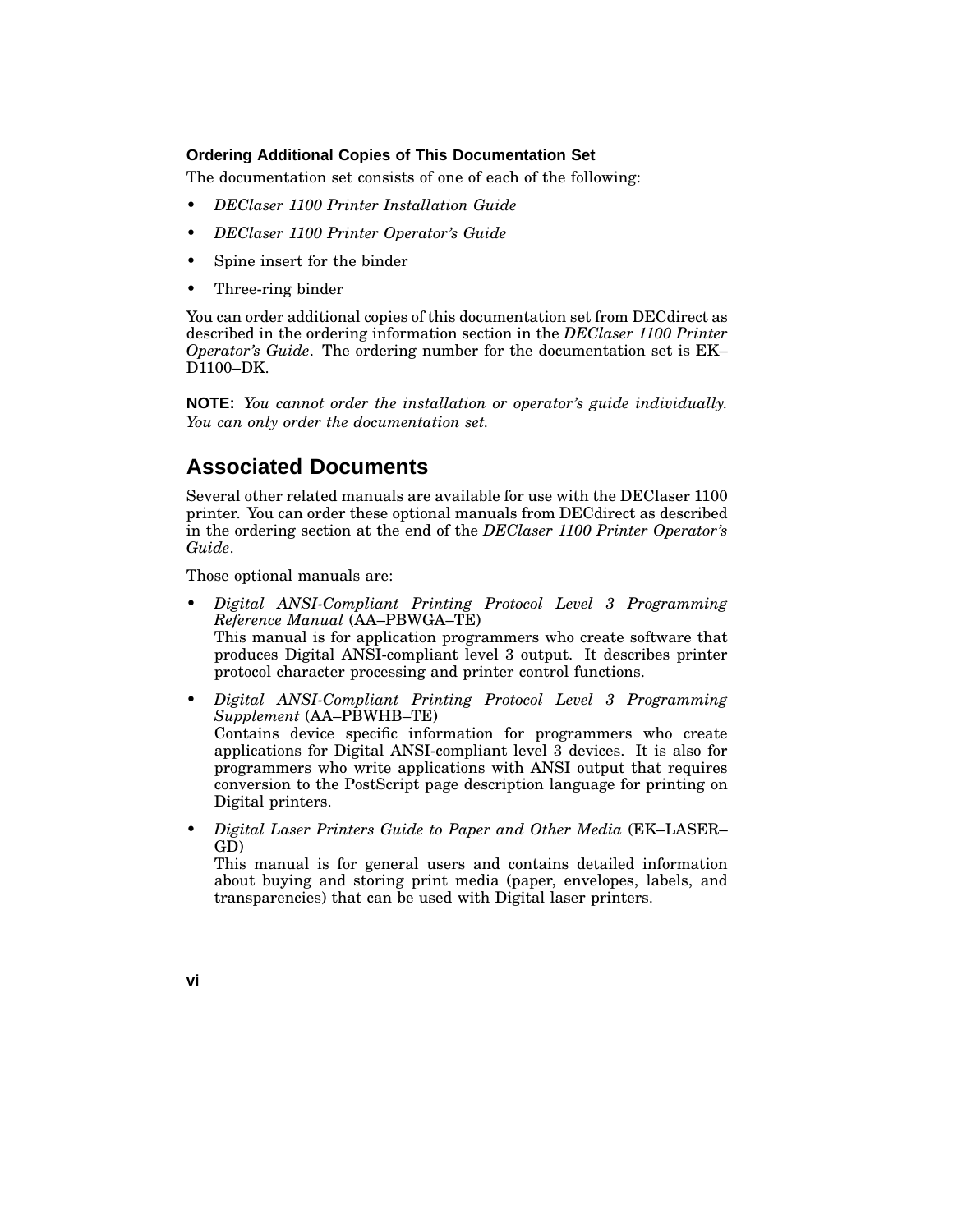## **Conventions**

The following conventions are used in this guide:

| Convention           | <b>Meaning</b>                                                                                                                                             |  |  |  |
|----------------------|------------------------------------------------------------------------------------------------------------------------------------------------------------|--|--|--|
| <b>NOTE</b>          | Notes provide important additional information.                                                                                                            |  |  |  |
| <b>CAUTION</b>       | Cautions provide information to prevent equipment damage.                                                                                                  |  |  |  |
| <b>WARNING</b>       | Warnings provide information to prevent personal injury.                                                                                                   |  |  |  |
| Key                  | A key name is shown enclosed in a box to indicate that key on the<br>control panel. Key names are always shown in initial capital letters.<br>For example: |  |  |  |
|                      | Press On Line to place the printer on line.<br>1.                                                                                                          |  |  |  |
| Dash $(-)$           | A statement preceded by a dash describes the result of a procedural<br>step. For example:                                                                  |  |  |  |
|                      | Press On Line to place the printer on line.<br>$\mathbf{1}$ .                                                                                              |  |  |  |
|                      | The On Line indicator lights.                                                                                                                              |  |  |  |
| Check Mark $(\sqrt)$ | A statement marked by a check mark indicates a special instruction<br>related to the procedural step. For example:                                         |  |  |  |
|                      | 1.<br>Insert the paper into the tray until it stops.                                                                                                       |  |  |  |
|                      | The right edge of the paper should touch the paper feed<br>$\sqrt{}$<br>guide.                                                                             |  |  |  |
| <b>UPPERCASE</b>     | Printer status messages and operator call messages are shown in<br>uppercase. For example:                                                                 |  |  |  |
|                      | The display reads 00 READY.                                                                                                                                |  |  |  |

## **Safety Information**

The DEClaser 1100 printer complies with all U.S. Government safety regulations applicable to laser beam light exposure. Read the following information to become familiar with laser safety.

#### **Laser Safety**

The DEClaser 1100 printer complies with 21 CFR Chapter 1, Subchapter J, as a Class 1 laser product under the U.S. Department of Health and

**vii**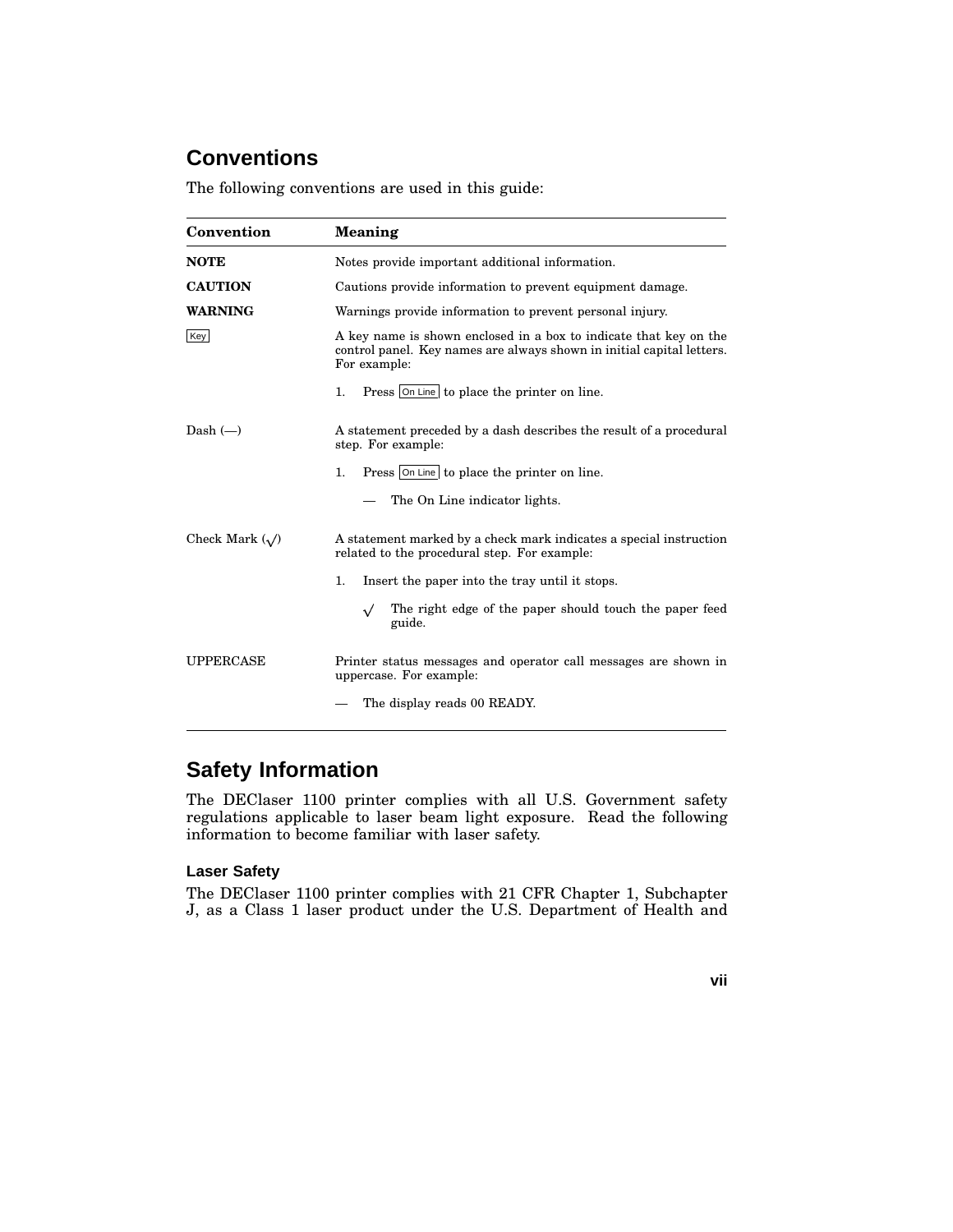Human Services (DHHS) Radiation Performance Standard according to the Radiation Control for Health and Safety Act of 1968. The printer does not emit hazardous light since the laser beam is totally enclosed during all modes of customer operation and maintenance.

**WARNING:** *Use of controls or adjustment procedures other than those specified in this manual may result in hazardous laser light exposure.*

#### **CDRH Regulations**

The Center for Devices and Radiological Health (CDRH) of the U.S. Food and Drug Administration implemented regulations for laser products on August 2, 1976. These regulations apply to laser products manufactured beginning August 1, 1976. Compliance is mandatory for products marketed in the United States.

**viii**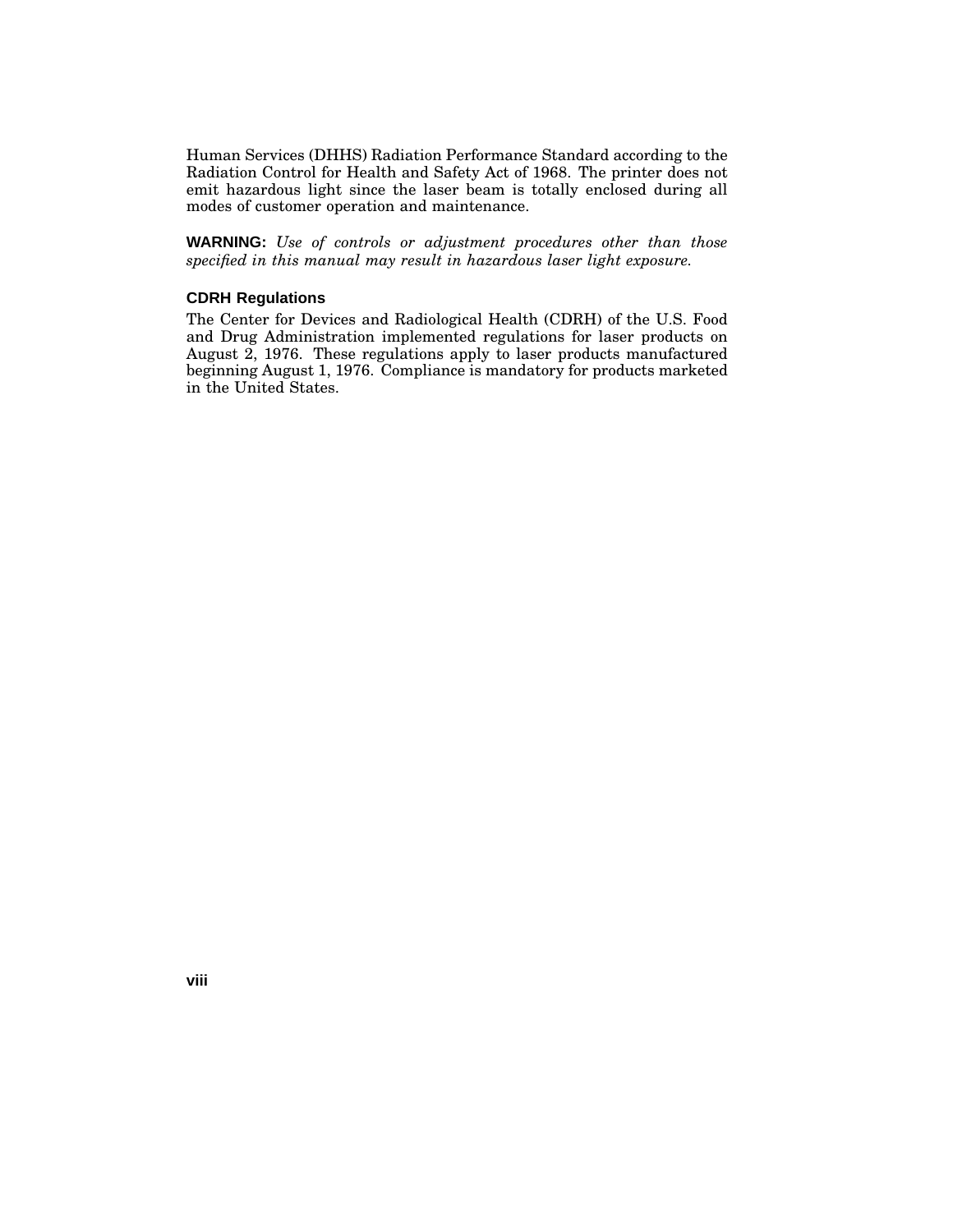# **Chapter 1 Preparing Your Site**

Electrical and environmental conditions surrounding the work location can affect the performance of the DEClaser 1100 printer. This chapter lists the requirements for installing the DEClaser printer in a location where it performs best.

## **1.1 Power Requirements**

The wall outlet you use should meet the following requirements:

| Area          | <b>Voltage</b>    | Frequency  | Amperage                  |
|---------------|-------------------|------------|---------------------------|
| North America | $120$ volts       | $50-60$ Hz | At least an 8 Amp circuit |
| All others    | $220 - 240$ volts | $50$ Hz    | 5 Amp circuit             |

**NOTE:** *If you plug other equipment into the same power supply line, do not exceed the amperage capacity of the line.*

Preparing Your Site **1–1**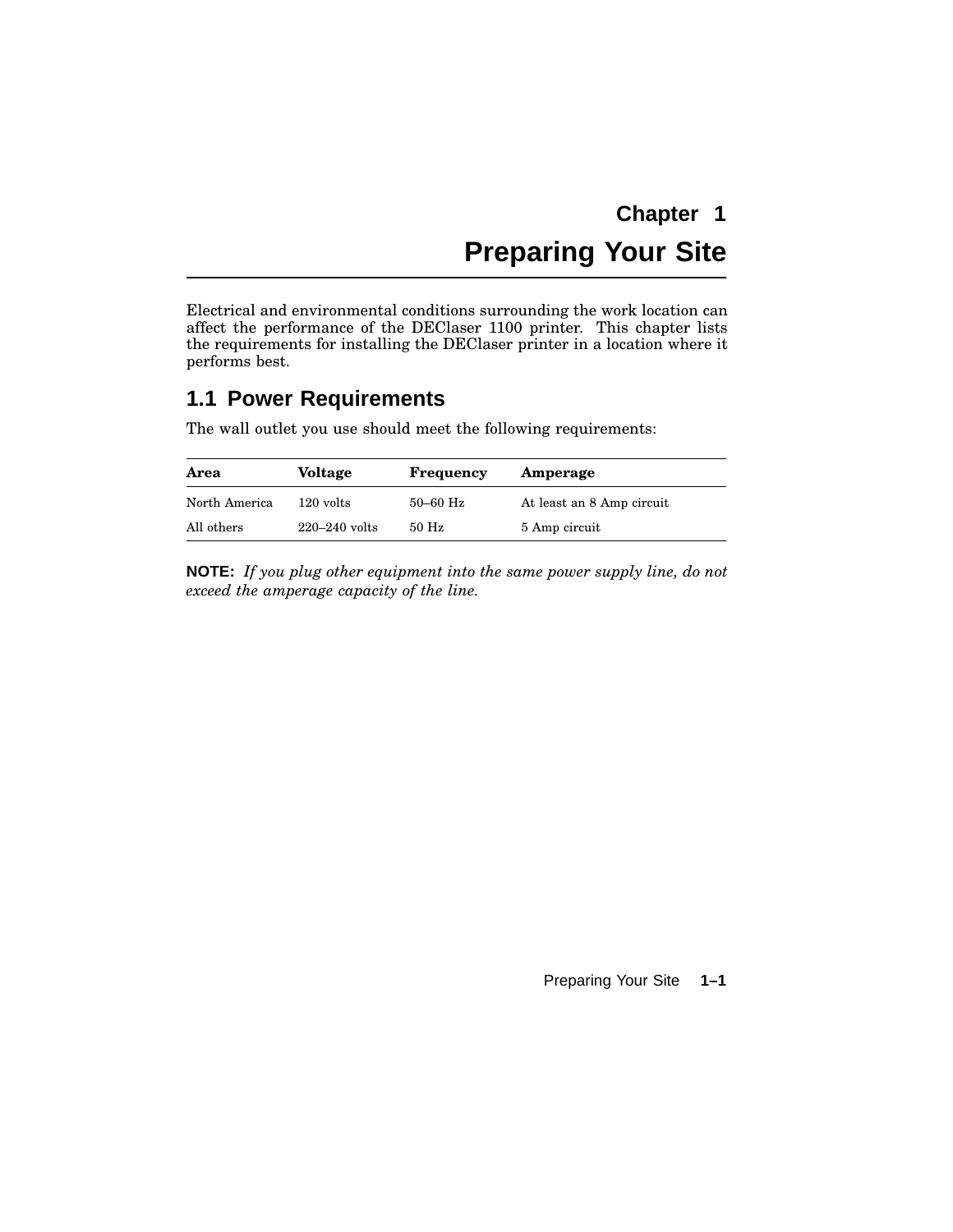## **1.2 Operating Location Requirements**

Install the DEClaser 1100 printer in an area that meets the following requirements:

- A flat, level surface free from vibrations
- Enough space to allow ventilation and easy access to all sides of the printer for servicing

The following figure illustrates the space requirements for the printer when the optional printer feeder unit is not installed.

mlo-005806

**1–2** Installation Guide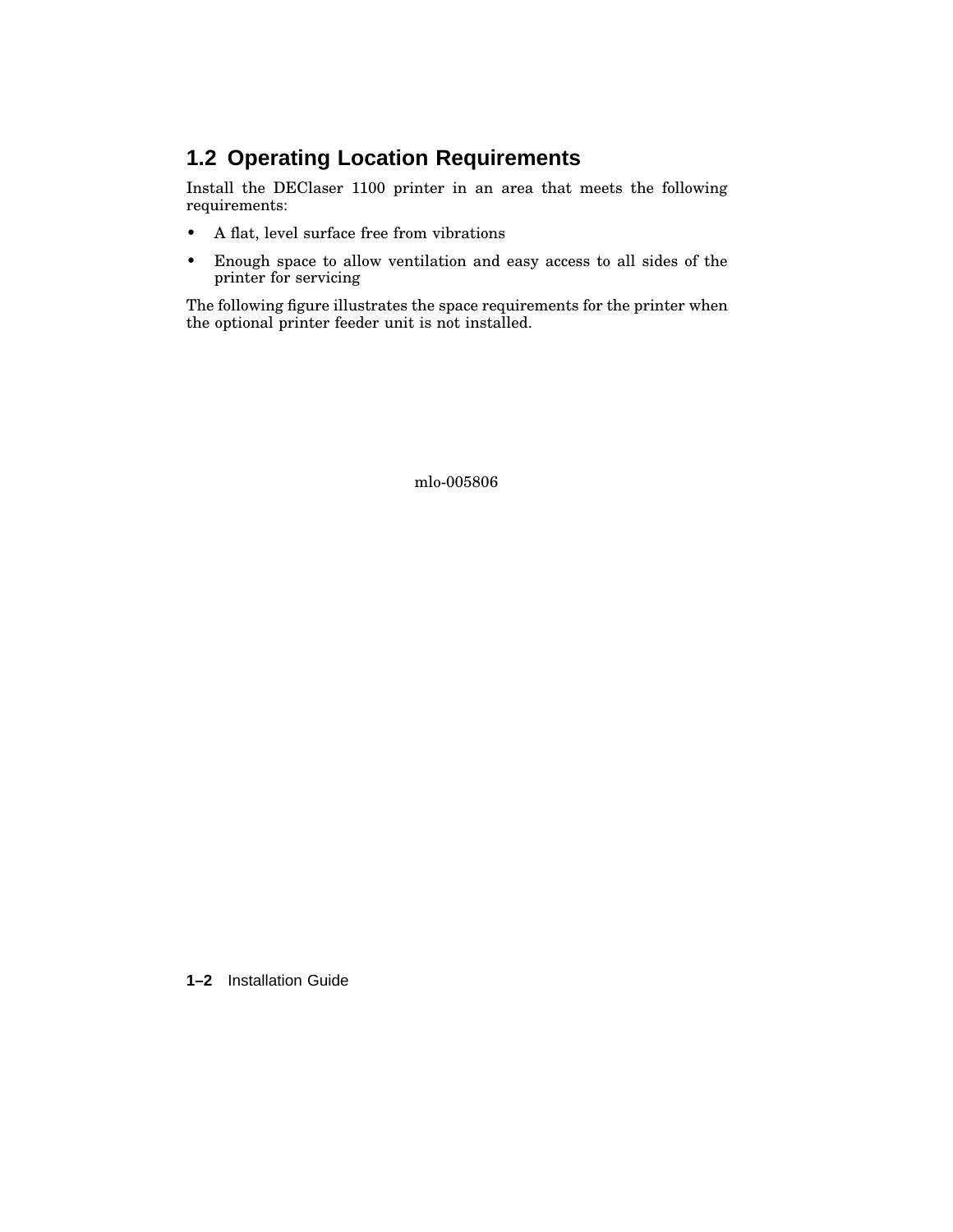The following figure illustrates the space requirements for the printer when the optional printer feeder unit is installed.

mlo-005807

## **1.3 Environmental Conditions**

Your operating site should abide by the following environmental requirements.

- To ensure proper operation, maintain the printer site within a temperature range of 10°C to 32.5°C (50°F to 91°F).
- To ensure consistent image quality and to prevent paper jams, maintain a humidity range of 20% to 80% (noncondensing).
- To avoid heat buildup in the unit, install the printer in a well-ventilated area and do not expose it to direct sunlight.
- To protect moving parts from unnecessary wear, avoid installing the printer in a dusty area.
- To prevent condensation, avoid installing the printer in an area where it is:
	- Subjected to sudden changes in temperature or high humidity.
	- Exposed to a draft of hot or cold air from a heating system or an air conditioner.

Preparing Your Site **1–3**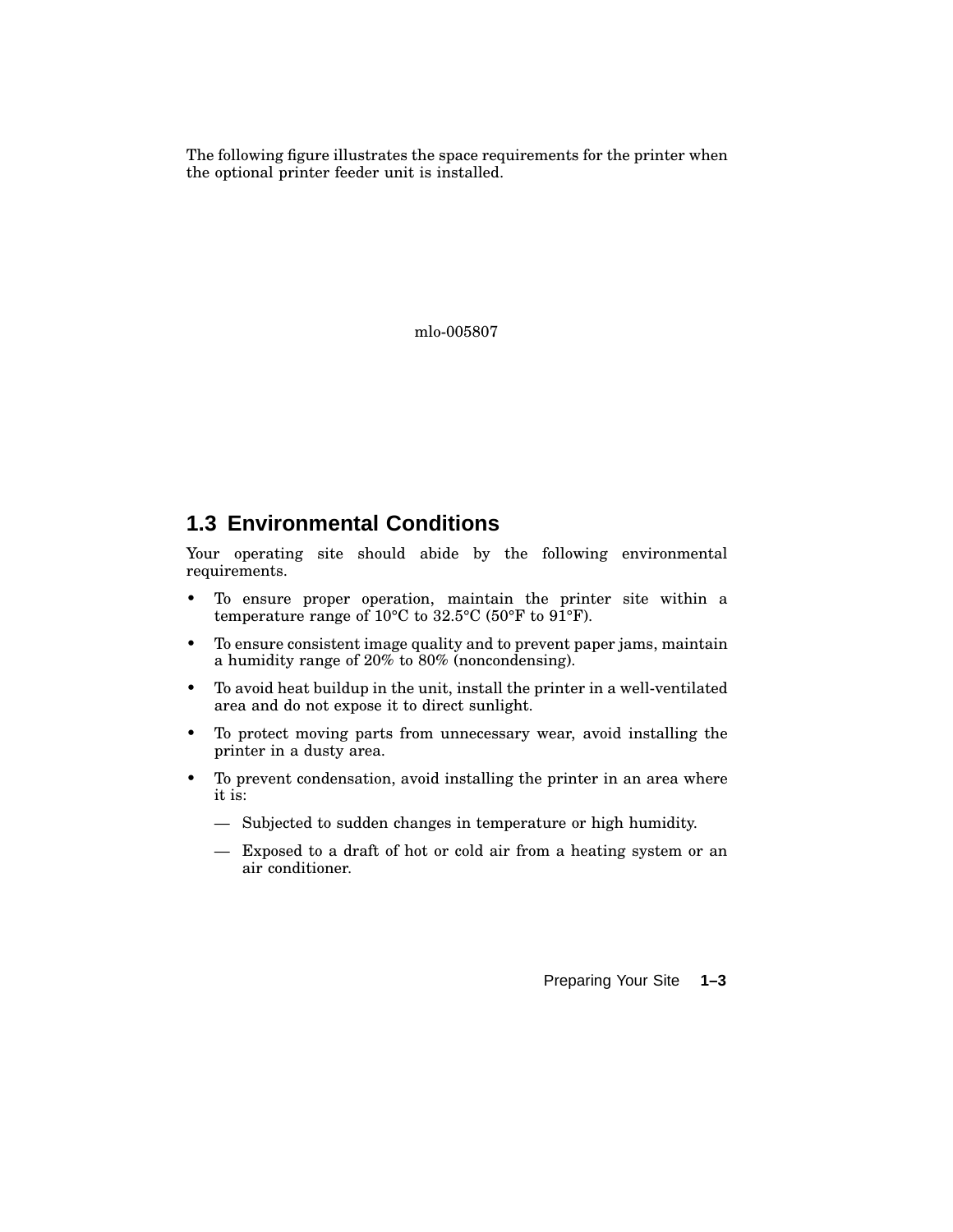# **Chapter 2 Unpacking Your Printer**

This chapter explains how to unpack the DEClaser 1100 printer and identifies printer components.

**CAUTION:** *Do not power on the printer until instructed to do so.*

## **2.1 Printer Inventory**

Your DEClaser 1100 printer and accessories come packaged in two separate boxes.

**NOTE:** *For 240-volt printers, the serial interface cable and the power cord are packaged in a separate box called a country kit.*

The large box contains one of each of the following:

- DEClaser 1100 printer
- Front output tray
- Power cord
- Serial interface cable (BC16E)
- Serial interface adapter (H8571–E) for coupling RS232 to RS423 connectors
- Documentation set

The small box contains one EP-L cartridge.

**NOTE:** *You may want to save the shipping cartons and the packing material; they are useful when transporting the printer to another location.*

Unpacking Your Printer **2–1**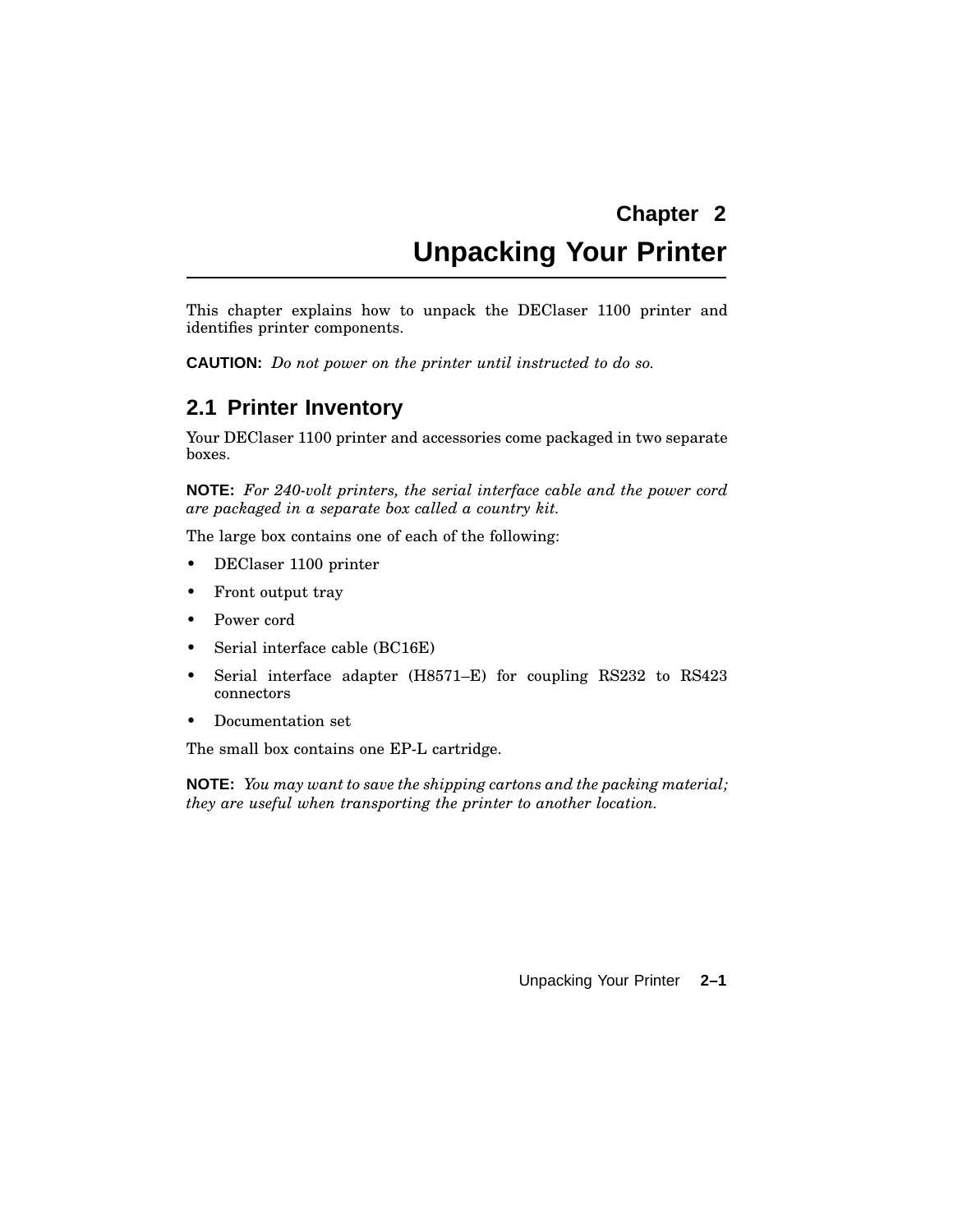The following illustrations show the correct and incorrect methods of lifting the printer.

**CAUTION:** *When moving the printer from one location to another, close the paper tray and hold the printer firmly at the bottom with both hands.*

*mlo-005804*

**2–2** Installation Guide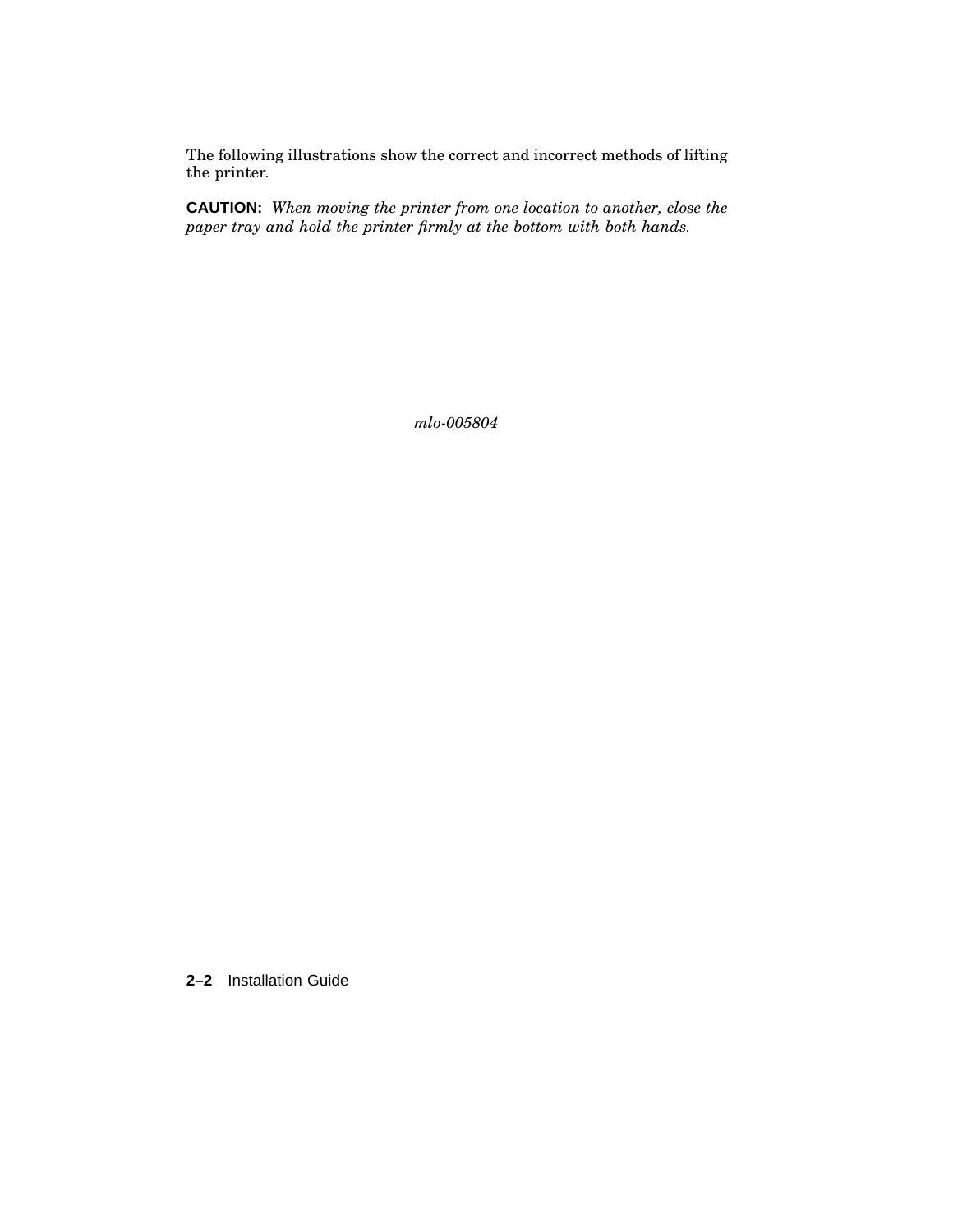*Never lift the printer by the paper output tray slot.*

mlo-005803

Unpacking Your Printer **2–3**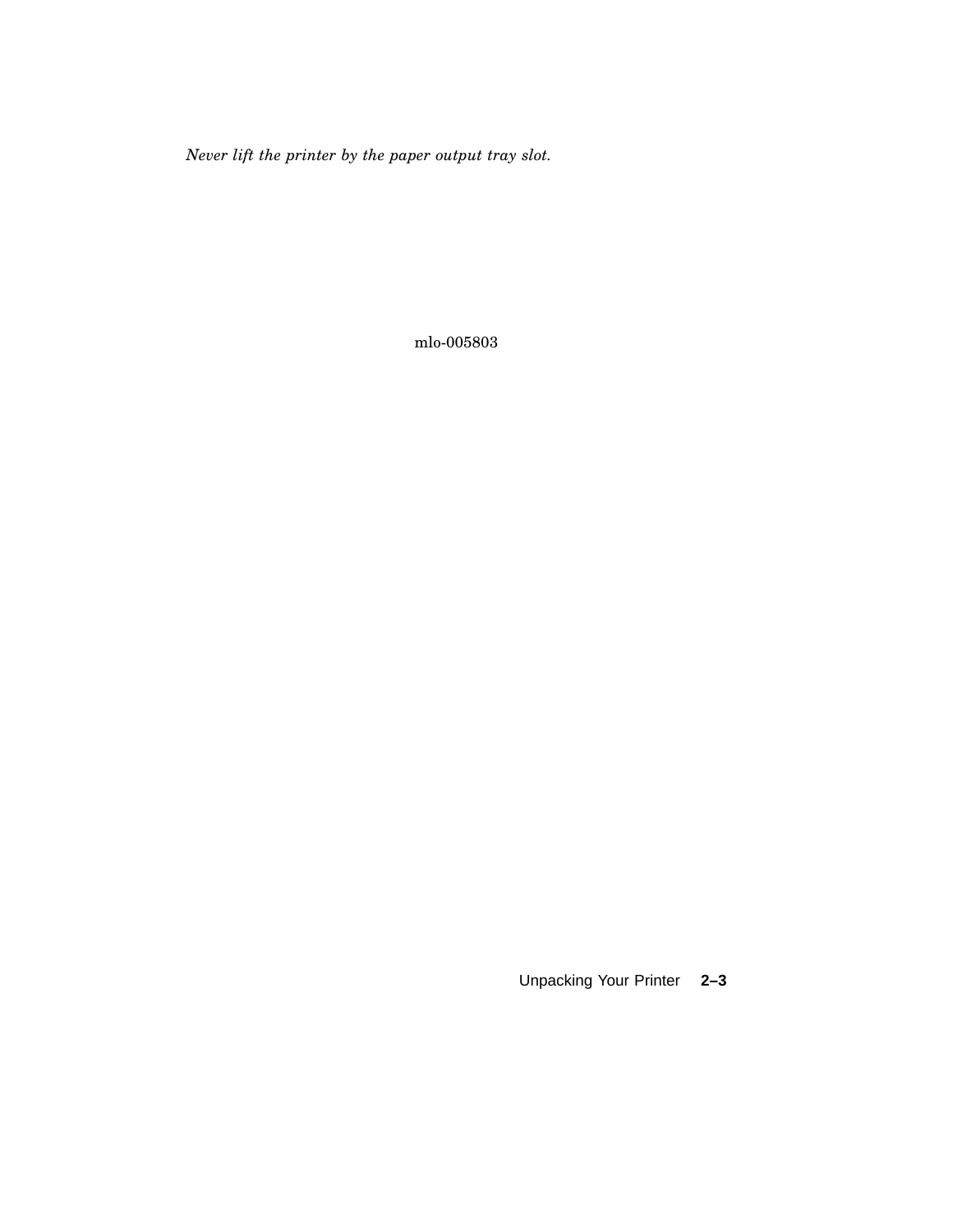## **2.2 DEClaser 1100 Printer Components**

The following illustration shows the front view of the printer with the major components identified.

mlo-005825

**2–4** Installation Guide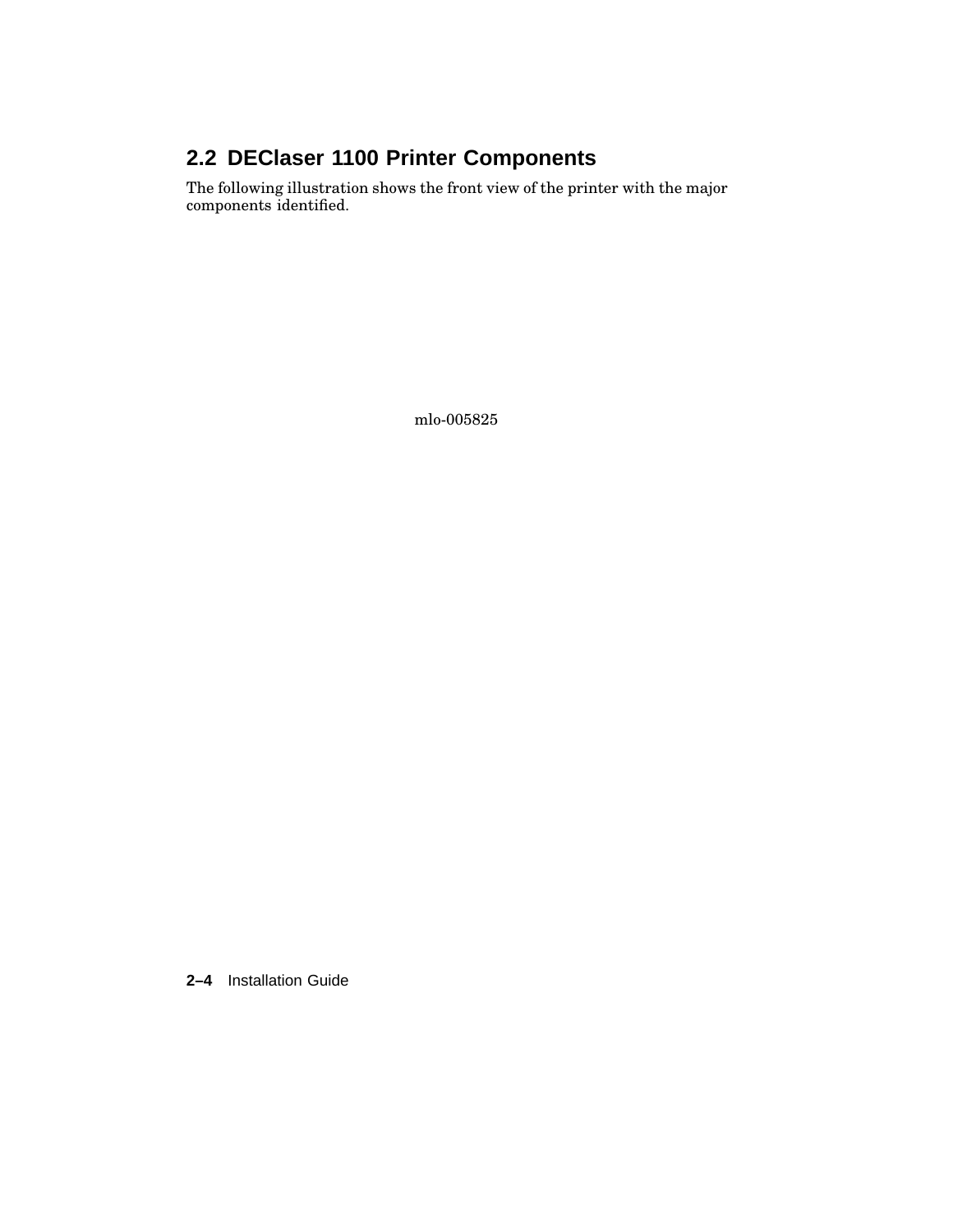| <b>Number</b>    | <b>Description</b>         |
|------------------|----------------------------|
| 1                | Control panel              |
| $\boldsymbol{2}$ | Top output tray            |
| 3                | Paper stop                 |
| 4                | Font cartridge slots       |
| 5                | Power switch               |
| 6                | Front cover release button |
| 7                | Paper tray                 |
| 8                | Extension tray             |
| 9                | Adjustable paper guide     |
| 10               | Fixing assembly cover      |
| 11               | Front cover                |

## Unpacking Your Printer **2–5**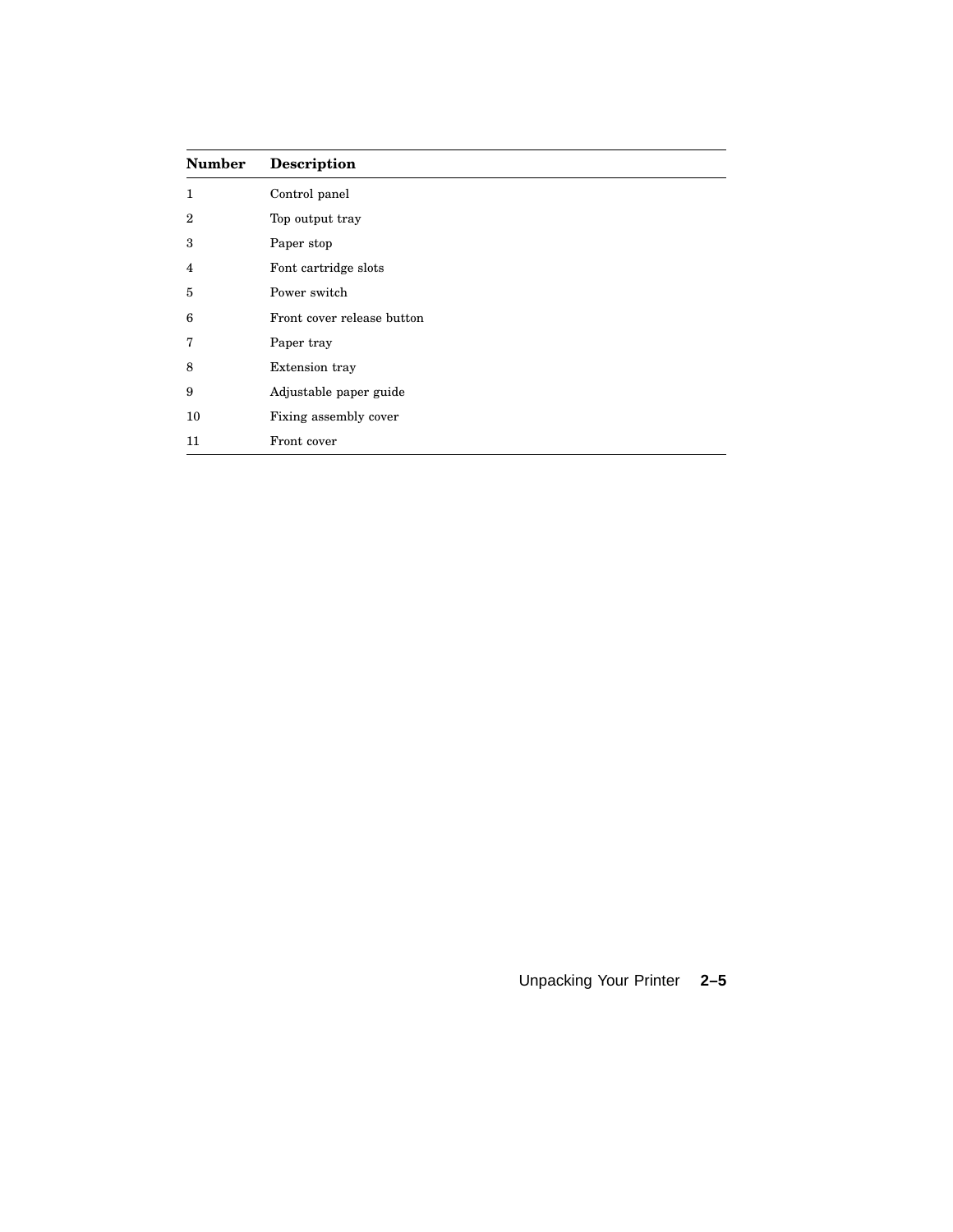The following illustration shows the rear view of the printer with the major components identified.

mlo-005823

| <b>Number</b> | <b>Description</b>           |
|---------------|------------------------------|
|               | Air vent                     |
| 2             | Power cord receptacle        |
| 3             | Parallel interface connector |
| 4             | Video interface connector    |
| 5             | Serial interface connector   |

#### **2–6** Installation Guide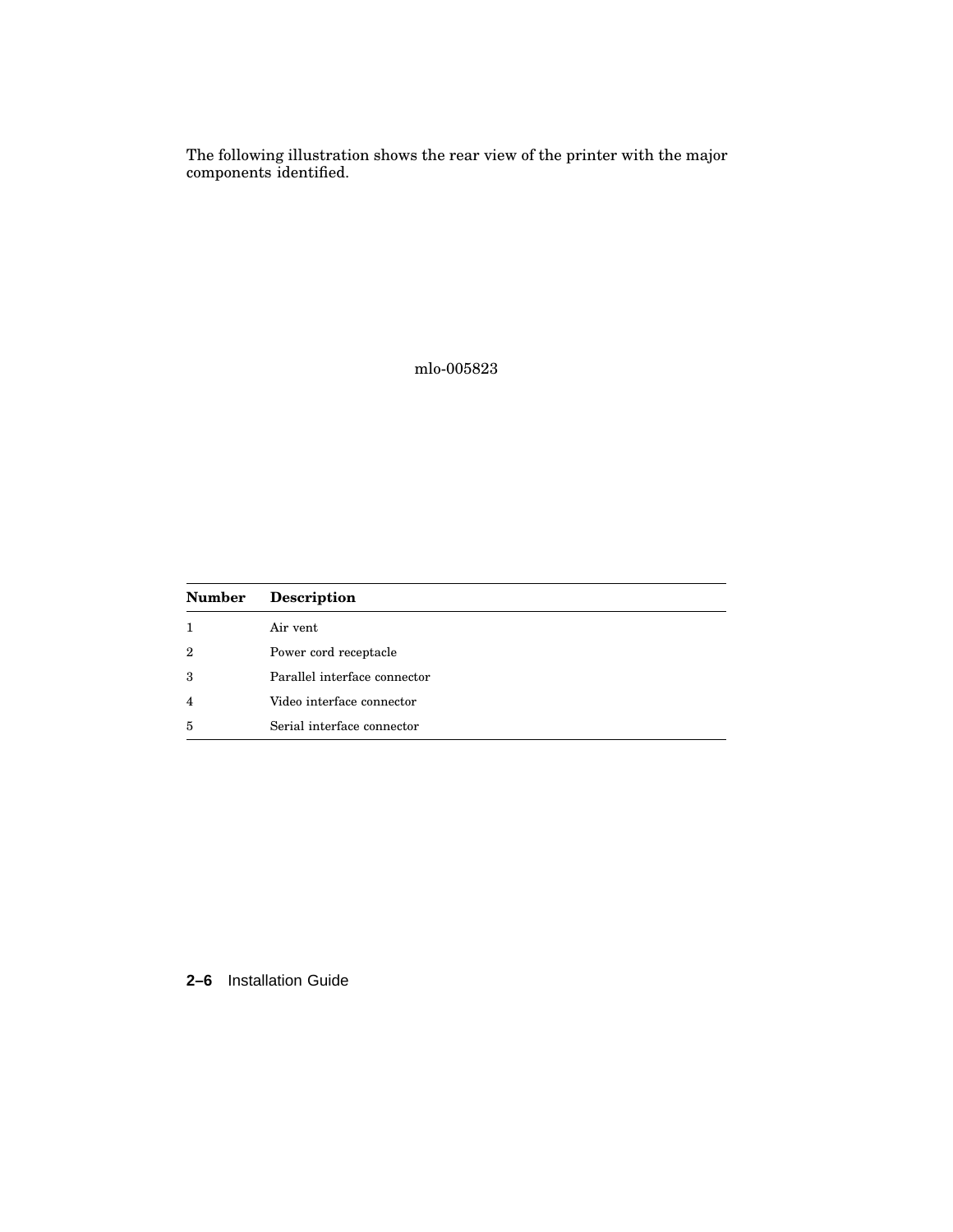## **2.3 Removing the Shipping Material**

Remove all shipping and packing material using the following procedure.

- 1. Remove the printer from the plastic bag.
- 2. Remove the shipping tape from the front of the printer.
	- $\sqrt{ }$  Discard the plastic bag and the shipping tape.

mlo-005718

Unpacking Your Printer **2–7**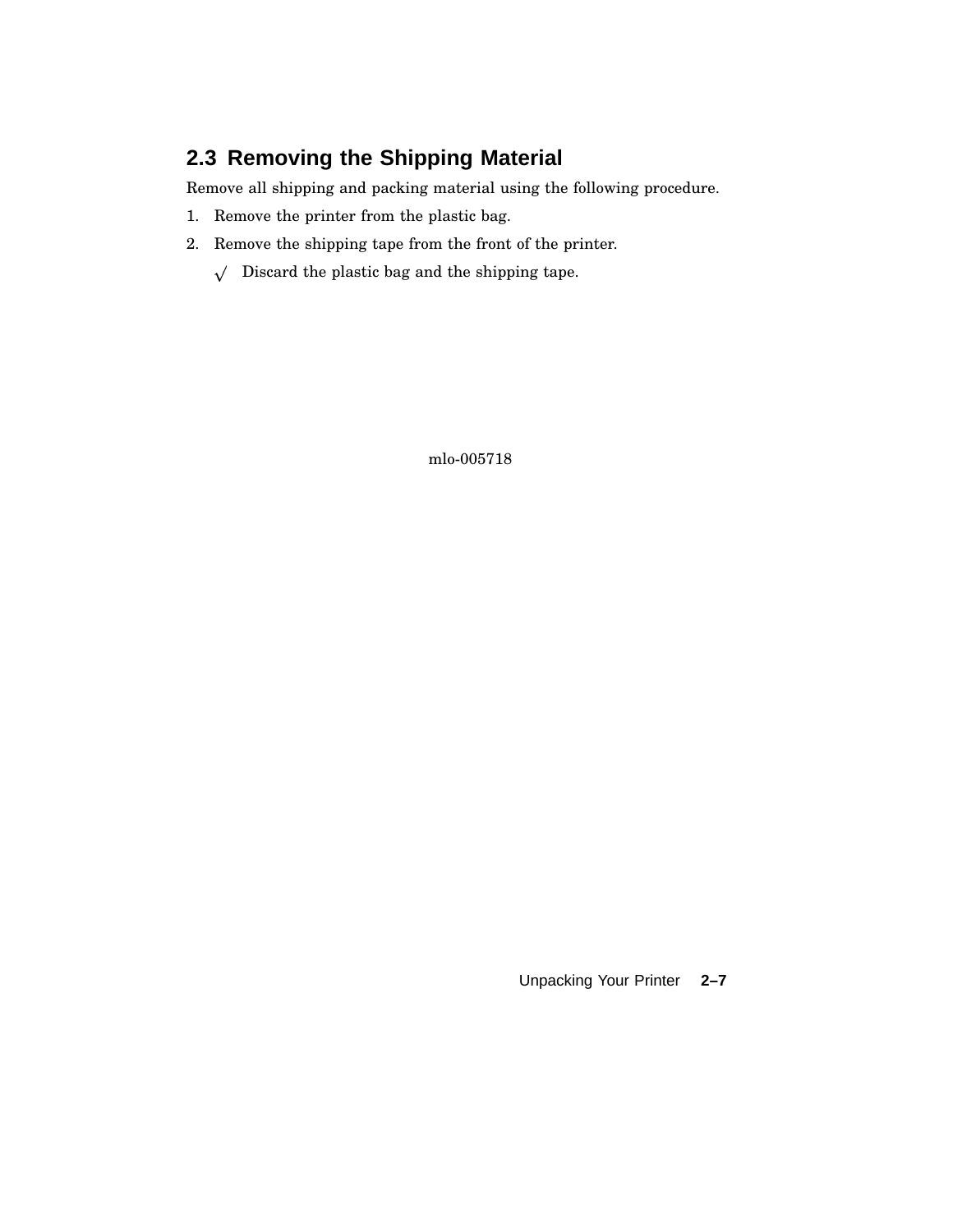3. Open the paper tray by pulling it toward you.

mlo-005824

**2–8** Installation Guide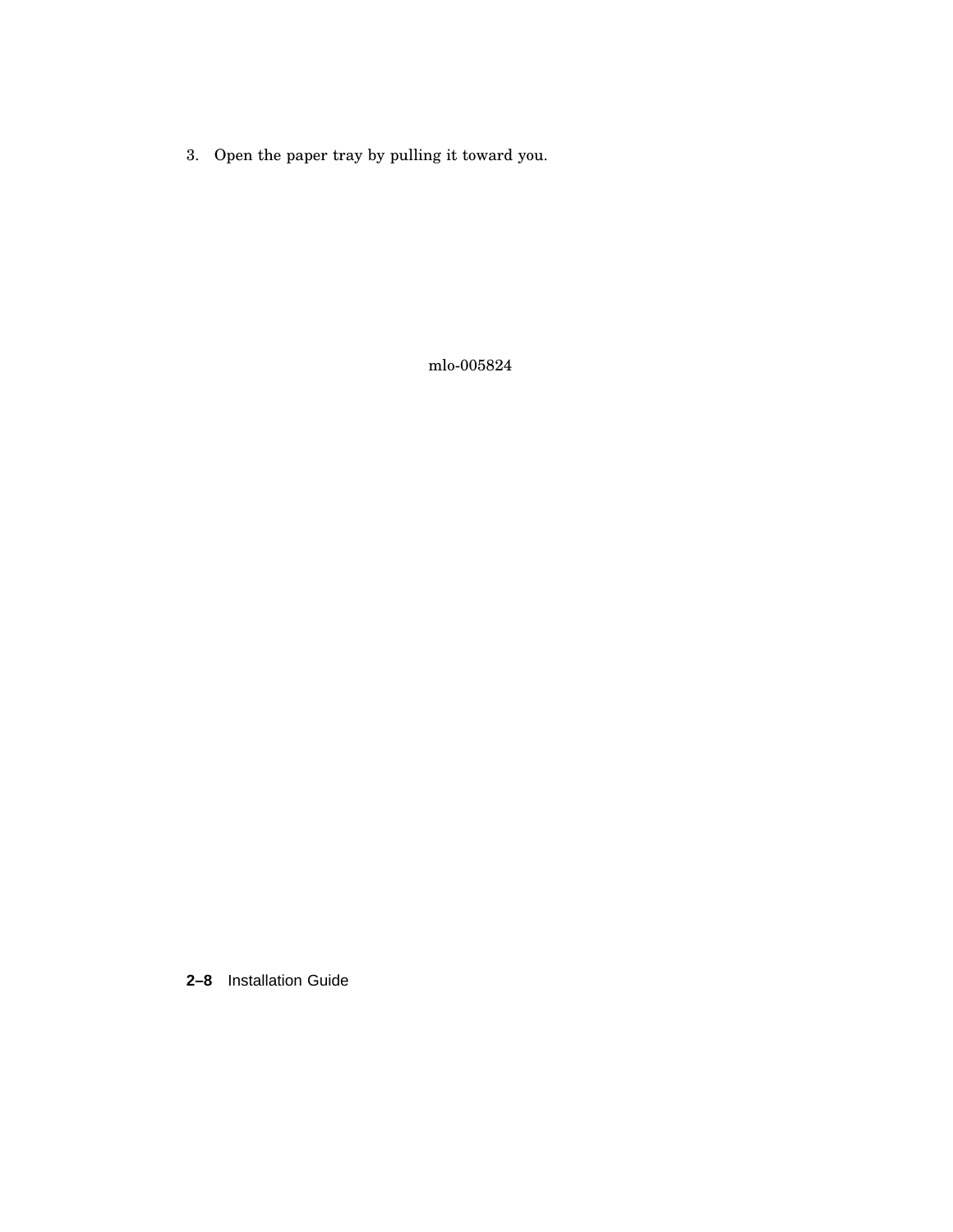4. Lift up the release button to open the front cover.

mlo-005808

Unpacking Your Printer **2–9**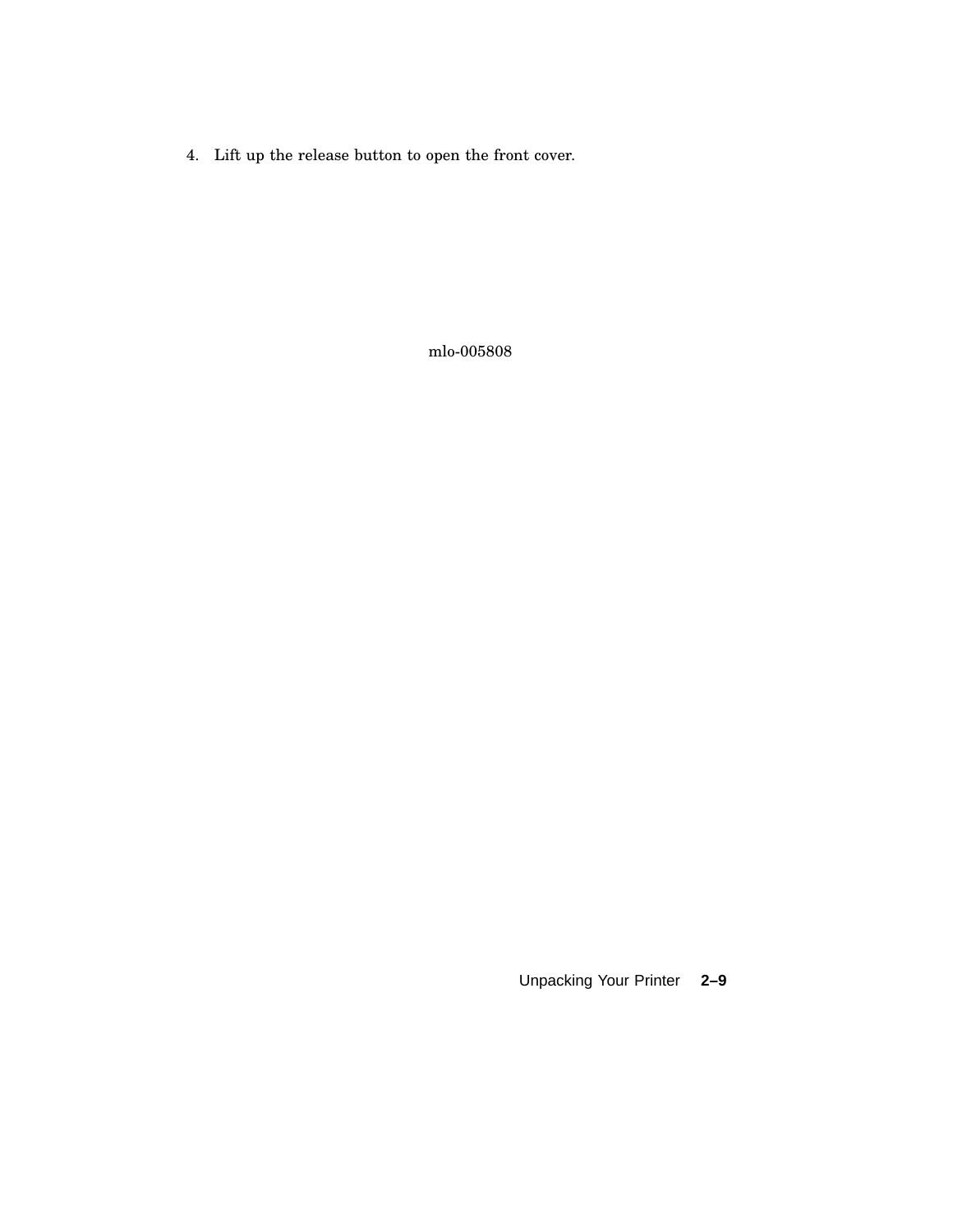- 5. Remove the orange-colored packing stopper by squeezing and then lifting it out.
	- $\sqrt{ }$  Discard the packing stopper.

mlo-006612B

6. Continue with Chapter 3 to install the EP-L cartridge.

**2–10** Installation Guide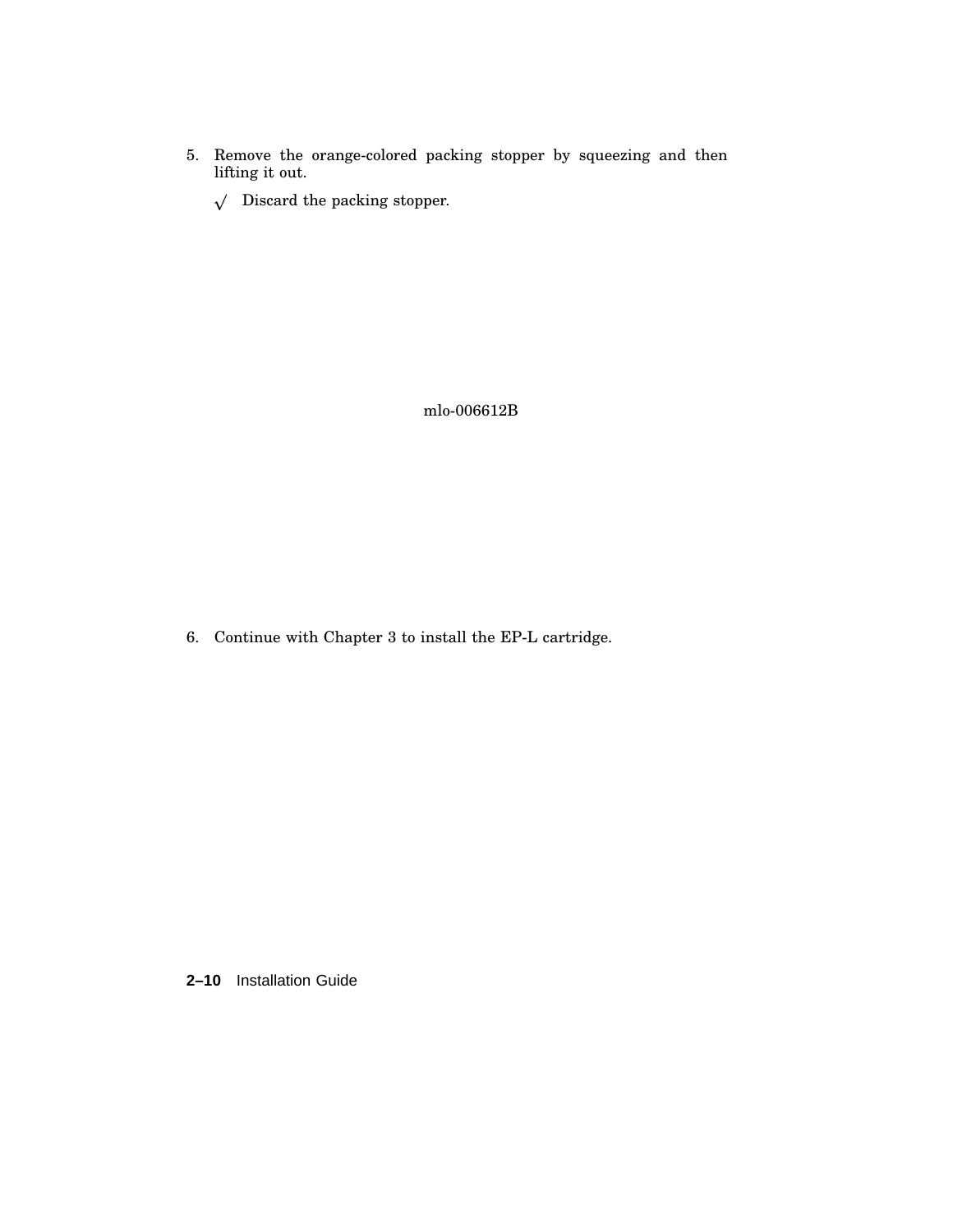# **Chapter 3 Installing the EP-L Cartridge**

This chapter describes how to install the EP-L cartridge.

When handling the EP-L cartridge, be sure you:

- Install the EP-L cartridge immediately after removing it from its protective bag.
- Keep the cartridge away from CRTs, disk drives, and floppy disks. The magnet in the cartridge can damage the data they contain.
- Use the cartridge before its expiration date; otherwise, print quality may deteriorate.
- Do not stand the cartridge on end or upside down.

Installing the EP-L Cartridge **3–1**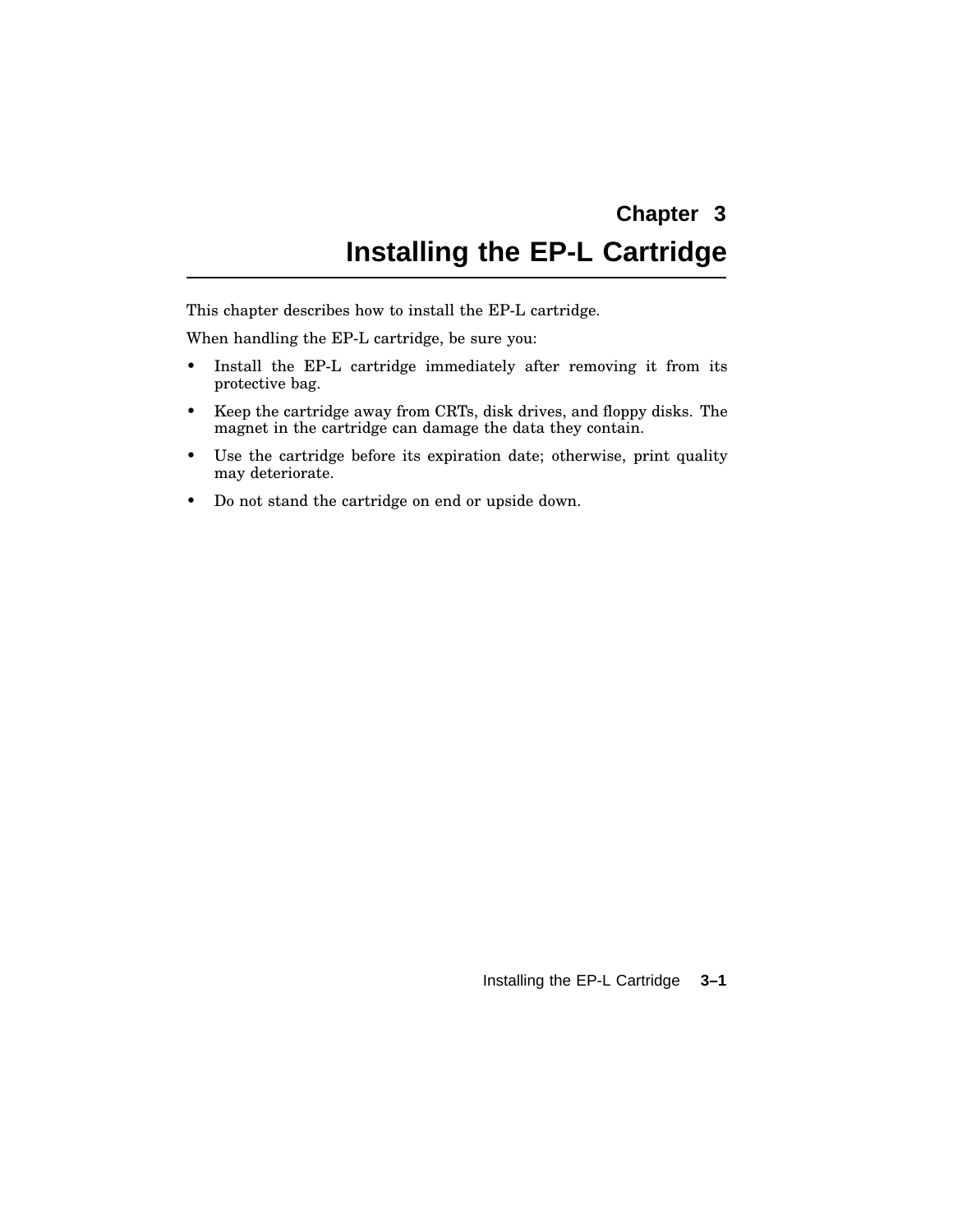1. Remove the EP-L cartridge from its shipping carton.

mlo-005809

**3–2** Installation Guide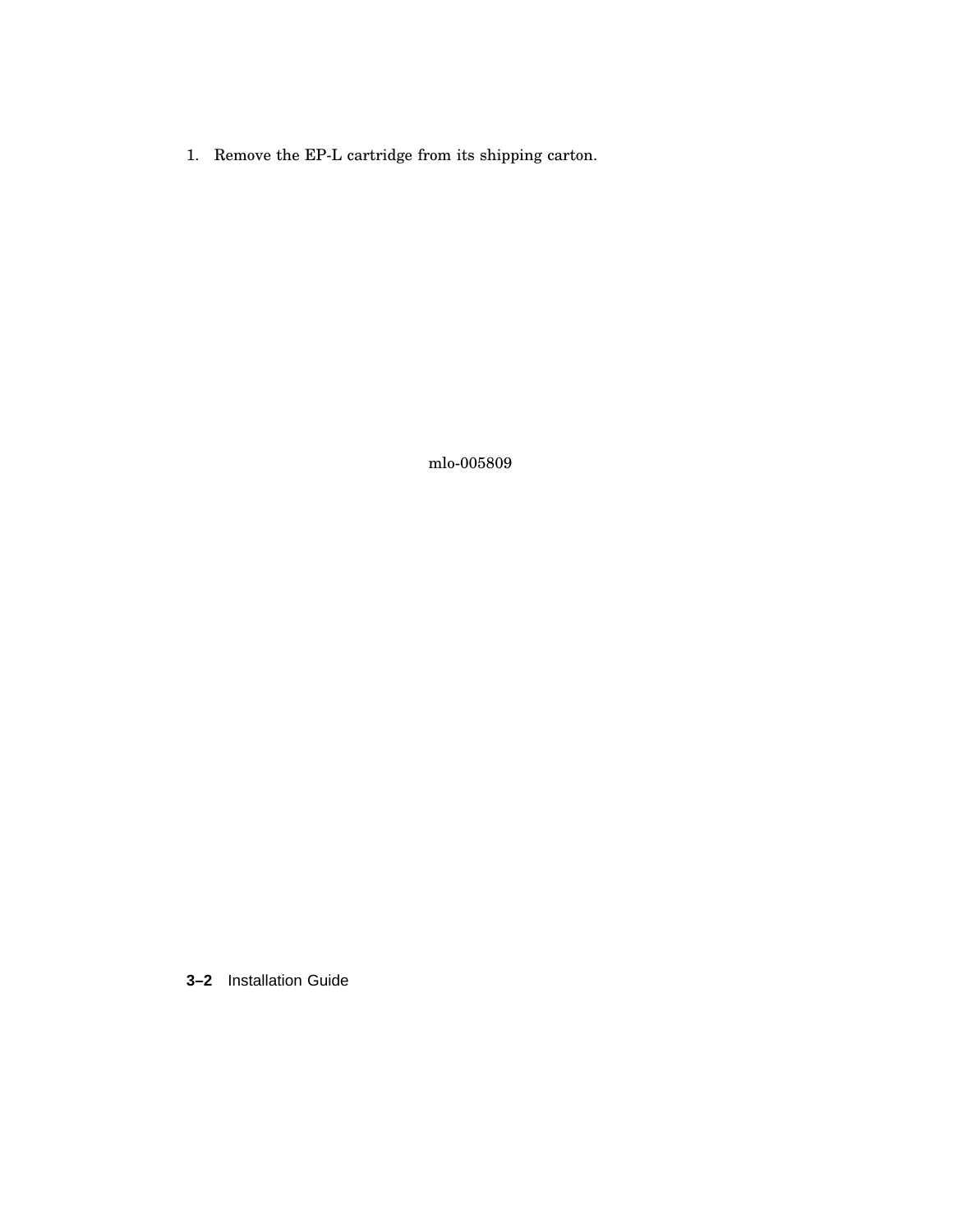2. Remove the EP-L cartridge from its protective bag.

mlo-005810

Installing the EP-L Cartridge **3–3**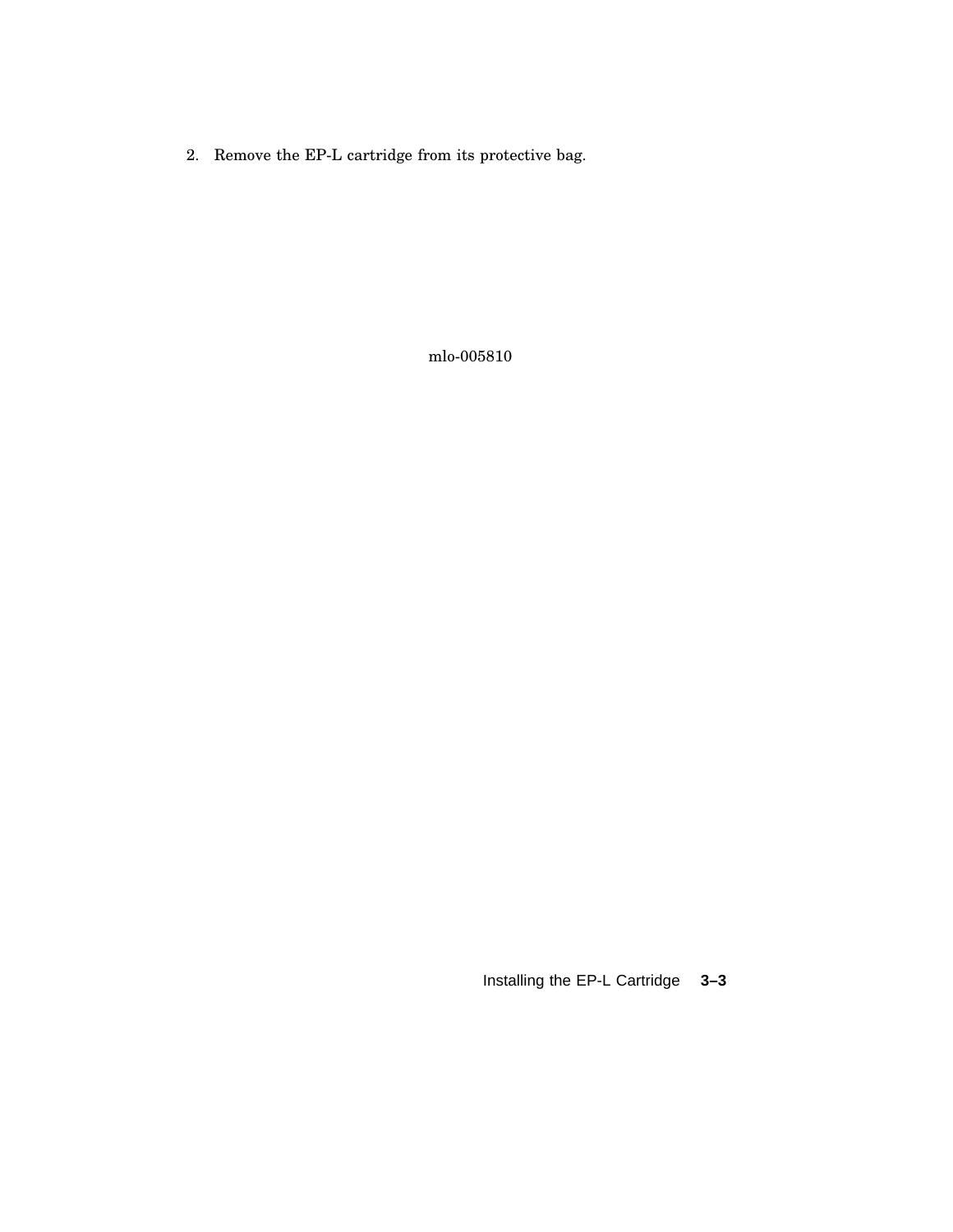3. Hold the cartridge as shown and gently rock it five or six times to distribute the toner evenly.

**NOTE:** *Do not shake the cartridge vigorously.*

mlo-005811

**3–4** Installation Guide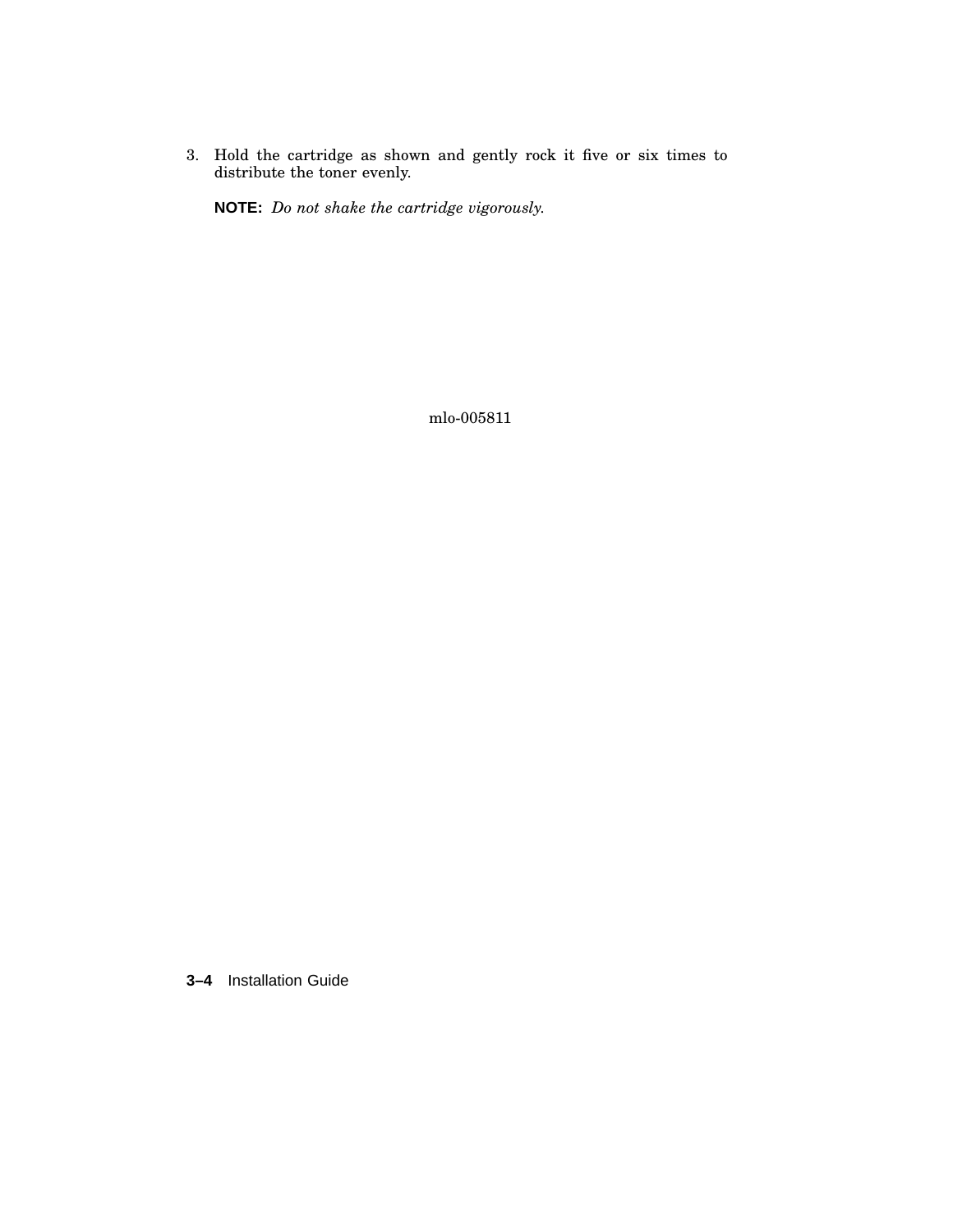4. Remove the sealing tape from the cartridge by holding the cartridge on a flat, stable surface and gently pulling the orange tab straight out of the cartridge.

**CAUTION:** *Pull the tab straight out of the cartridge. Pulling the tab at an angle can snap or cut the sealing tape.*

- The sealing tape is about 457 mm (18 in.) long and may have toner on it. If you get toner on your hands or clothing, wash with cold water and soap.
- $\sqrt{ }$  Discard the sealing tape.

mlo-005812

Installing the EP-L Cartridge **3–5**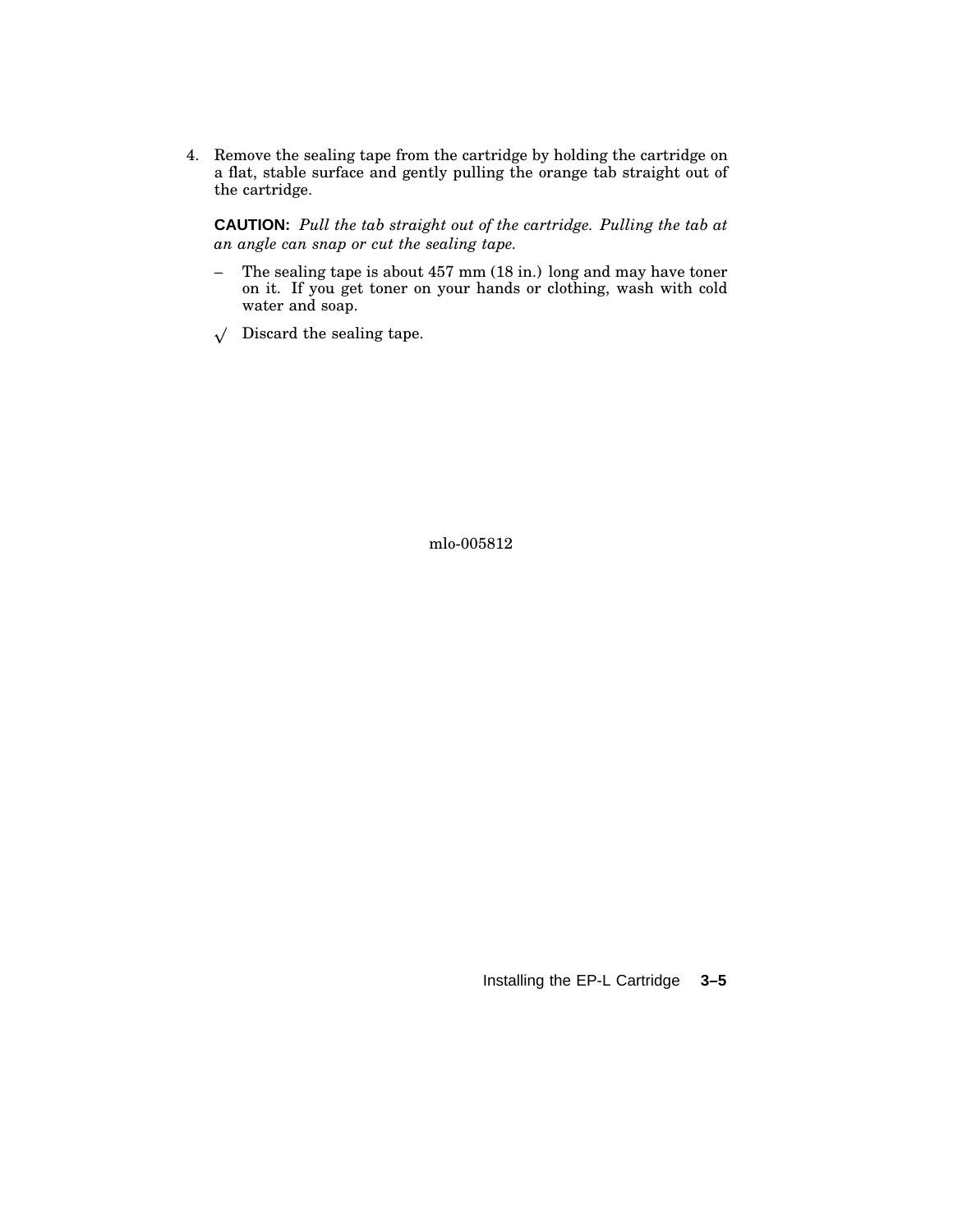5. Insert the EP-L cartridge by aligning the arrow on the cartridge with the  $\nabla$  mark on the printer, and gently push the cartridge in until it stops.

mlo-005813

**3–6** Installation Guide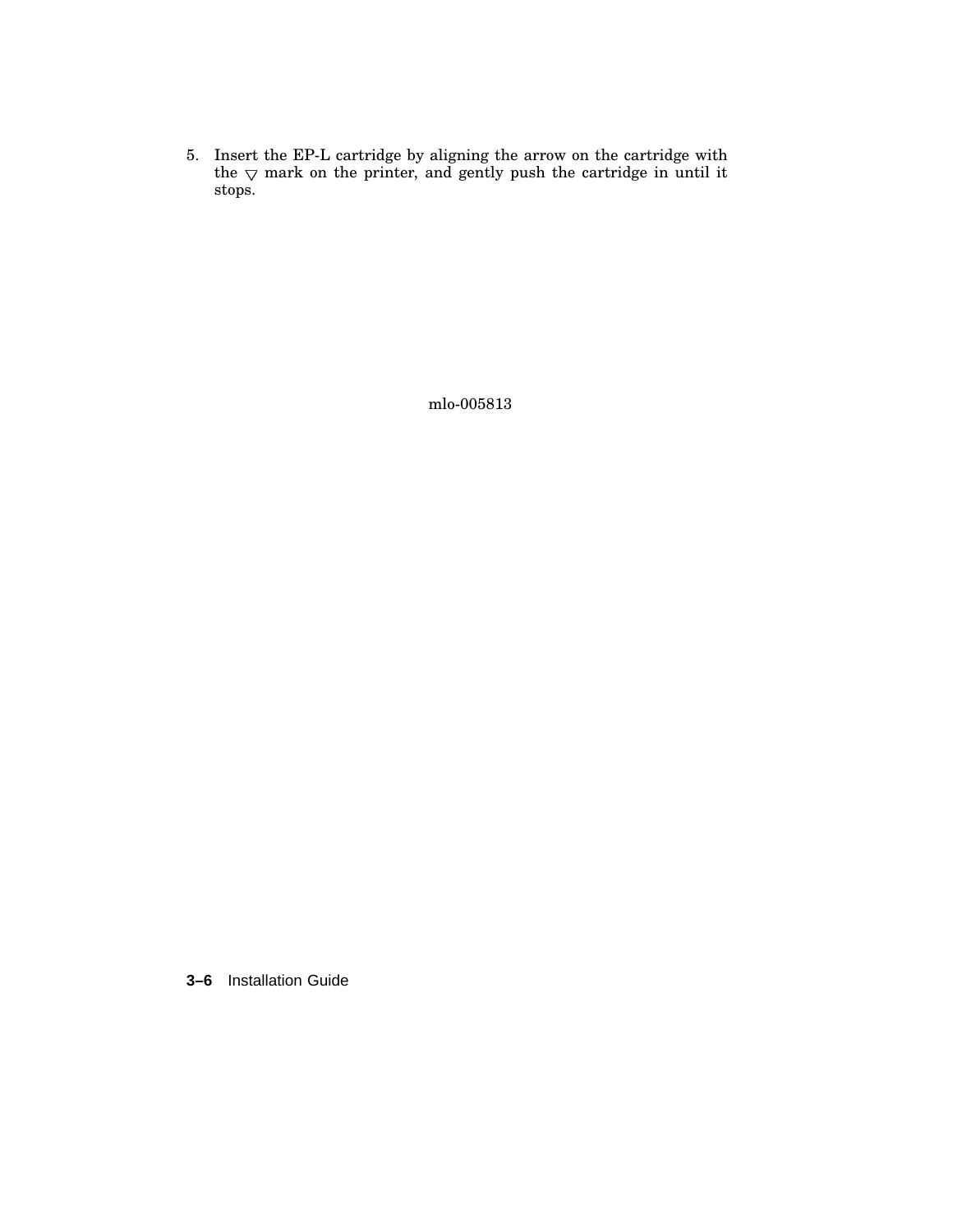6. Slowly close the front cover.

**NOTE:** *If the EP-L cartridge is not pushed in completely, the front cover will not close.*

mlo-005814

Installing the EP-L Cartridge **3–7**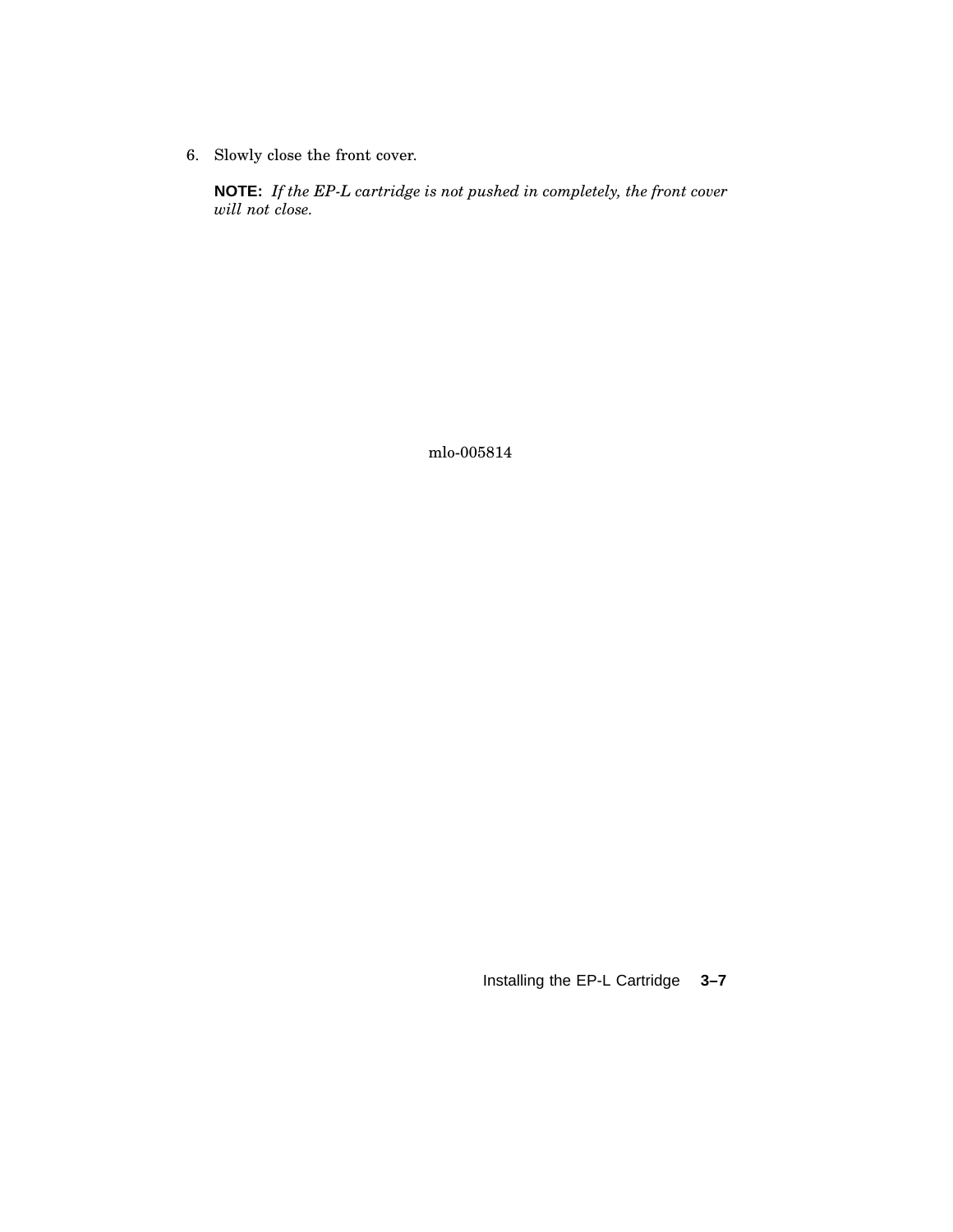# **Chapter 4 Connecting the Printer**

Your printer is equipped with the following interface connectors:

- Serial
- Parallel
- Video

This chapter explains how to connect the serial and the parallel interface connectors.

Refer to Appendix A for detailed information on connecting your DEClaser printer to various host devices.

Appendix A lists adapters for both the host and the printer and lists hosts that do not accept the BC16E serial interface cable. Special interface instructions for IBM PCs, DECstation PCs, and compatibles are included in this appendix.

If you are using an external video interface controller, refer to the controller documentation for cabling information to the video connector.

Connecting the Printer **4–1**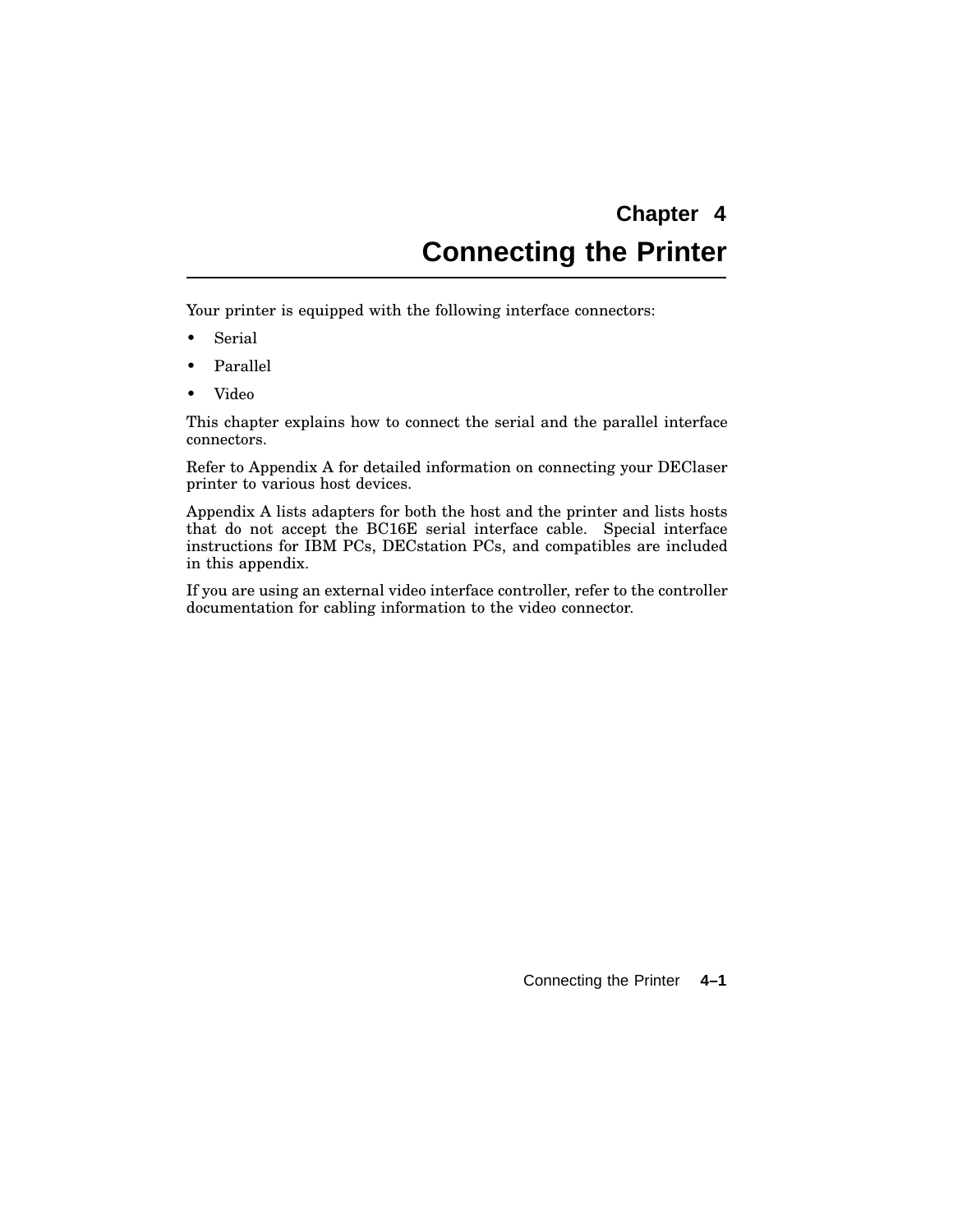## **4.1 Serial Interface Connection**

The serial interface connection uses the supplied BC16E serial interface cable and the H8571–E serial interface adapter.

**CAUTION:** *Before connecting the parallel interface cable, be sure the host device you are connecting to is turned off.*

Follow these directions for the serial interface connection:

- 1. Attach the H8571–E serial interface adapter to the serial interface connector on the back of the printer.
	- $\sqrt{ }$  Use a small flathead screwdriver or your fingers to secure the adapter to the printer.

mlo-005721

**4–2** Installation Guide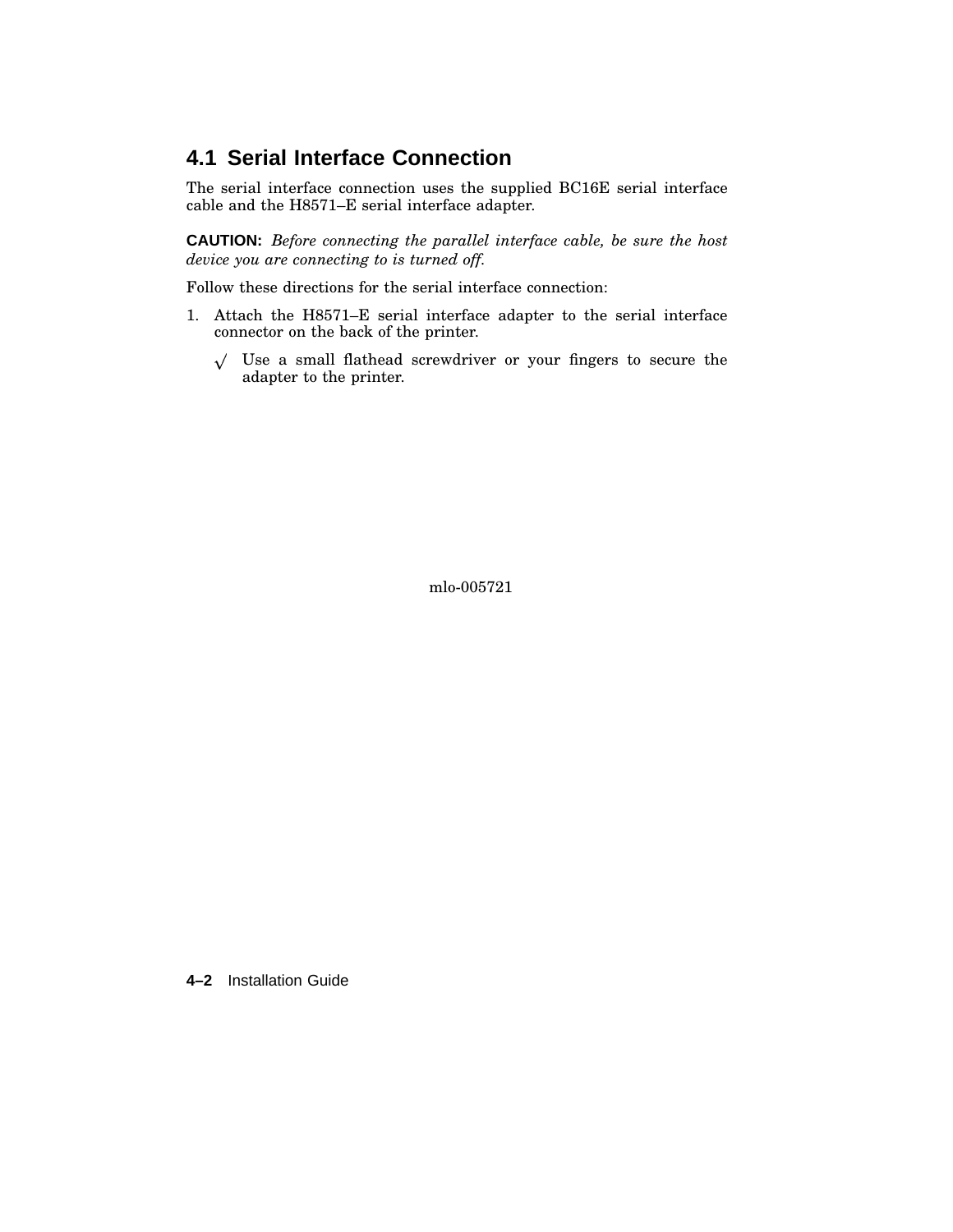2. Plug one end of the BC16E serial interface cable into the H8571–E serial interface adapter.

mlo-005819

3. Plug the other end of the BC16E serial interface cable into the serial interface connector on the host device.

Connecting the Printer **4–3**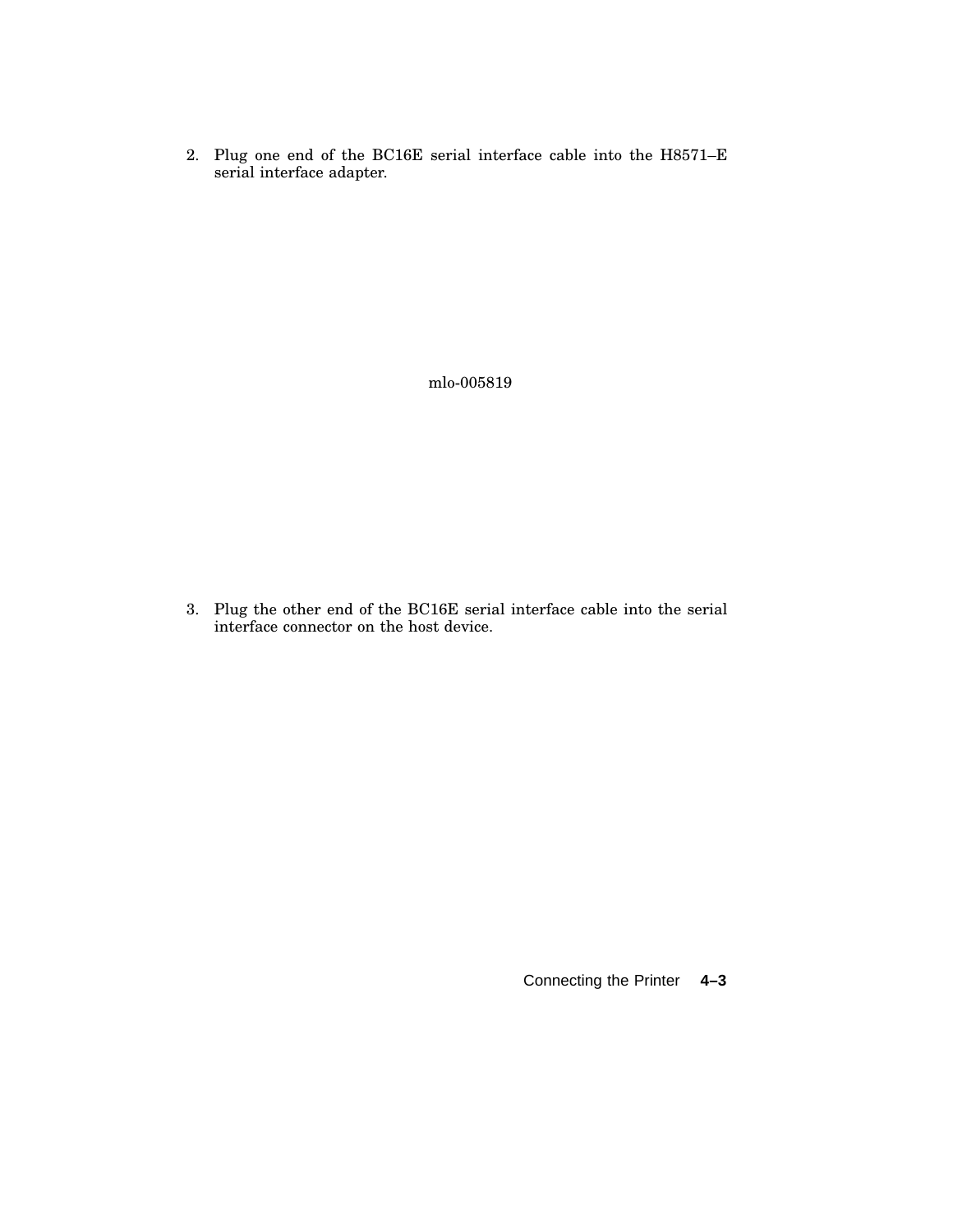## **4.2 Parallel Interface Connection**

This procedure uses an optional BC19M–10 parallel interface cable to describe the parallel connection to the printer. You must order the BC19M– 10 parallel interface cable through DECdirect or through your Digital sales representative.

**CAUTION:** *Before connecting the parallel interface cable, be sure the host device you are connecting to is turned off.*

- 1. Plug the other end of the BC19M–10 cable into the parallel interface connector on the printer.
	- $\sqrt{ }$  Secure the cable by pressing the clips over the sides of the connector.

mlo-005722

- 2. Plug the end of the BC19M–10 cable (with the two screws attached to it) firmly into the parallel interface connector on the host device and tighten the two screws.
- **4–4** Installation Guide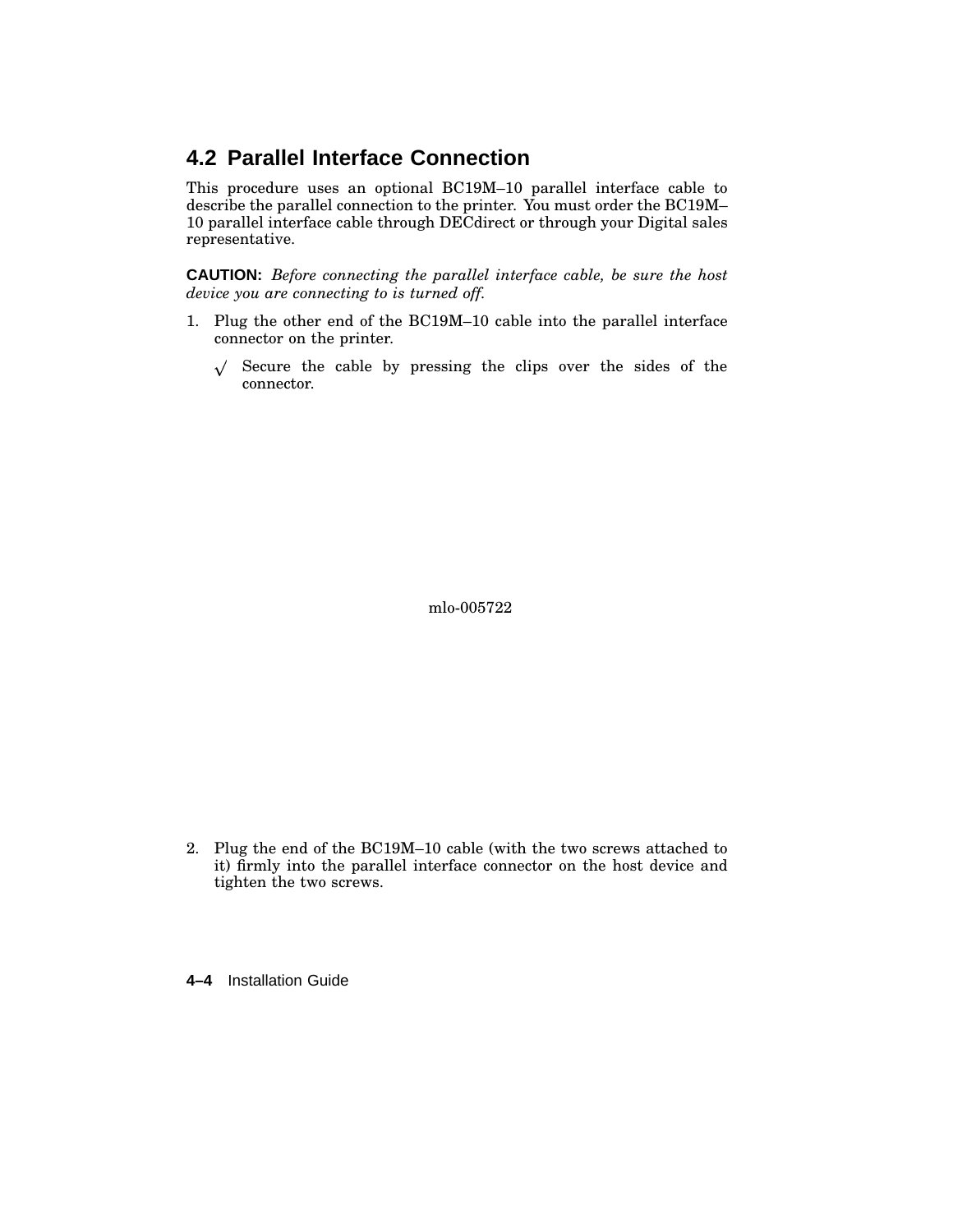## **4.3 Power Source Connection**

Use the following procedure to connect the printer to the wall outlet.

1. Make sure the printer power switch is in the OFF (O) position.

mlo-005822

Connecting the Printer **4–5**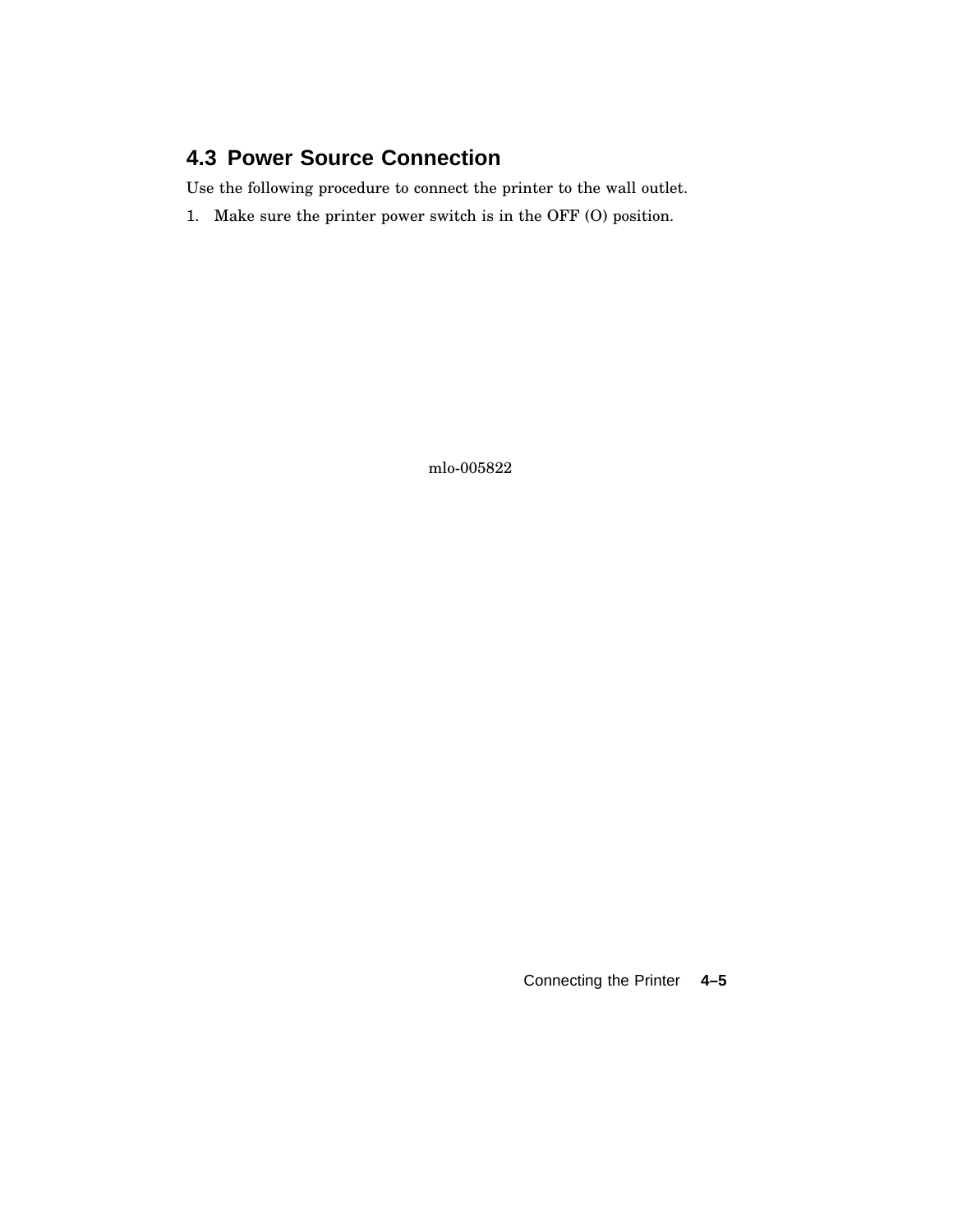2. Plug the power cord into the power cord receptacle.

mlo-005720

3. Insert the other end of the power cord into the wall outlet.

**WARNING:** *Do not use a grounding adapter plug on the power cord. You must have a grounded wall outlet that accepts a 3-pronged plug.*

**4–6** Installation Guide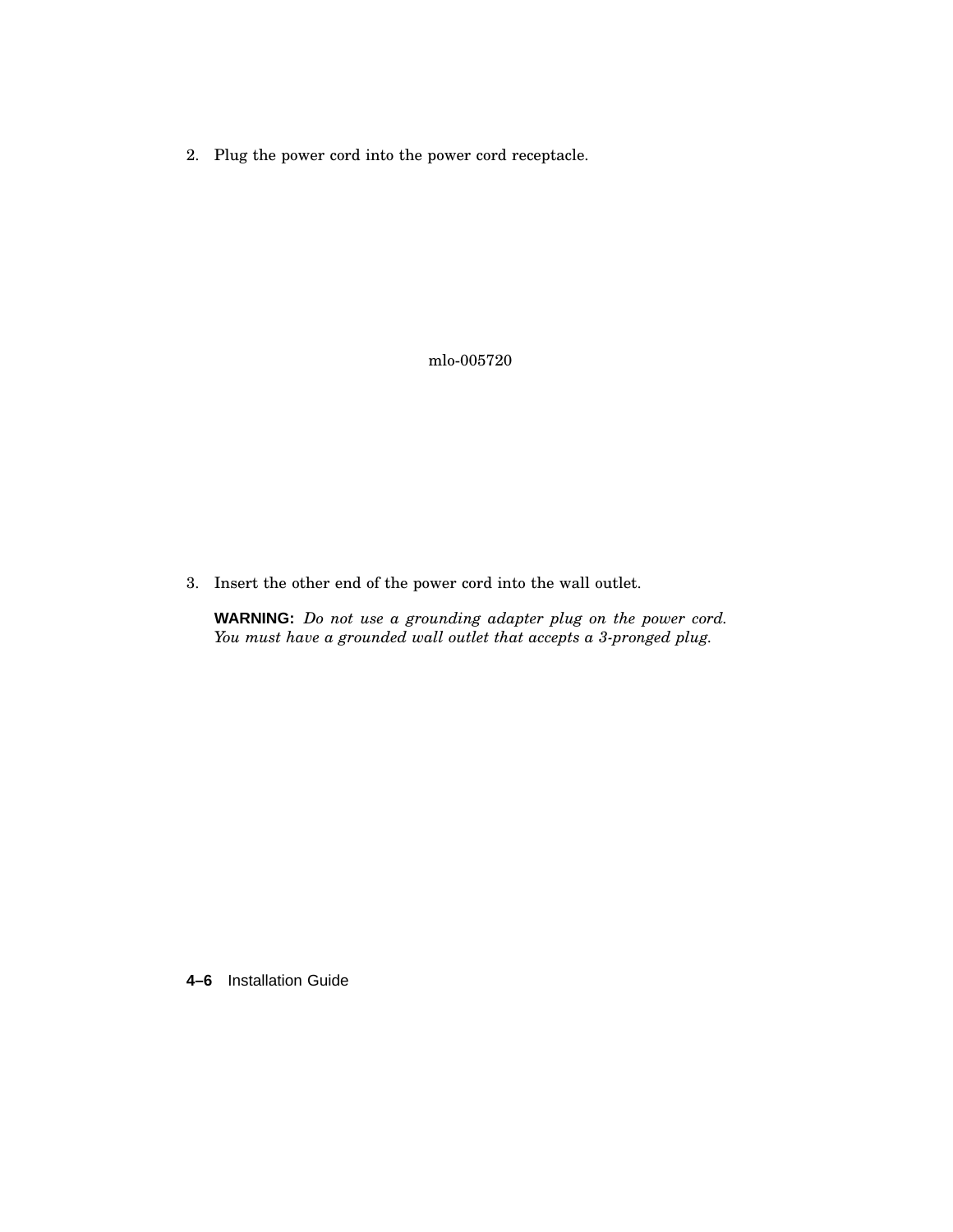# **Chapter 5 Loading Paper**

This chapter explains how to load paper into the paper tray and how to print the printer's default data sheet. The paper tray holds 50 sheets of 75 g/m<sup>2</sup> (20 lb.) paper. For further information about the kind of paper to use and for instructions on how to install the front output tray, refer to the *DEClaser 1100 Printer Operator's Guide*.

The DEClaser 1100 printer is designed for 50 sheets of input and 50 sheets of output at a time. Paper jams, uncollated pages, and sheets falling out of the output tray may result if the paper output is allowed to exceed the input sheet limit.

Loading Paper **5–1**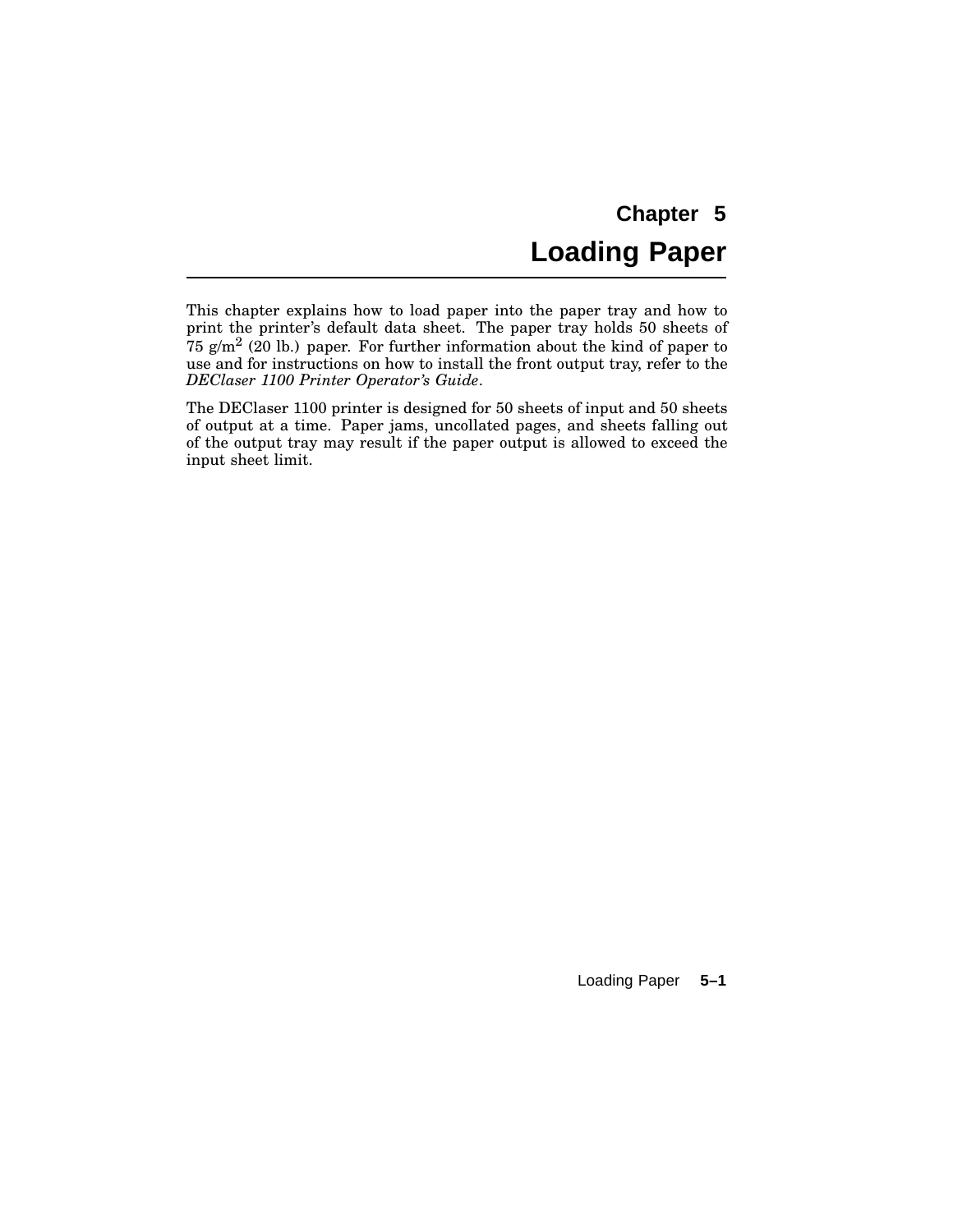## **5.1 Loading Paper**

The following instructions show how to load paper.

1. Pull the extension tray straight out.

MLO-005815

**5–2** Installation Guide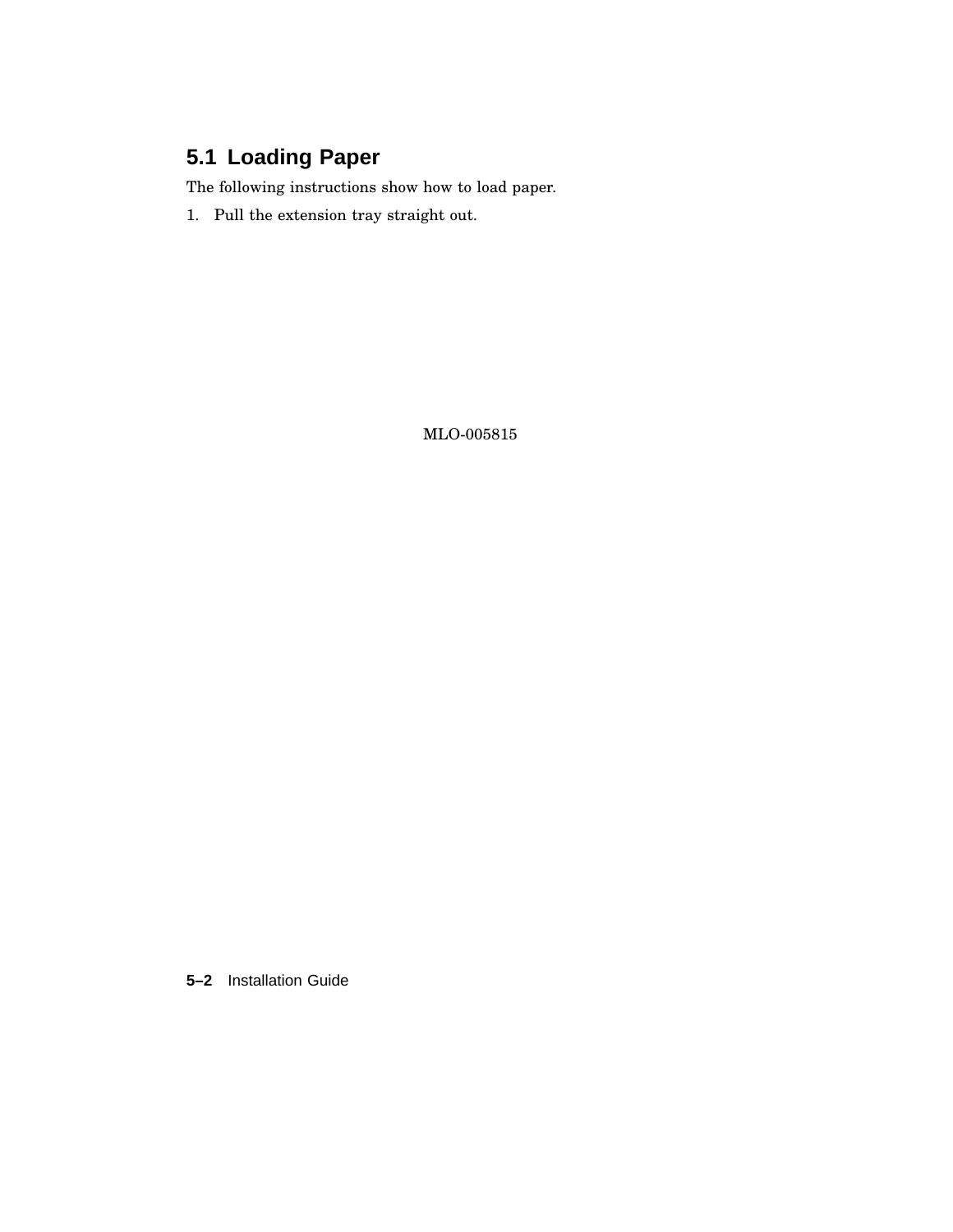2. Tap a stack of paper on a flat surface to align the edges.

MLO-005816

Loading Paper **5–3**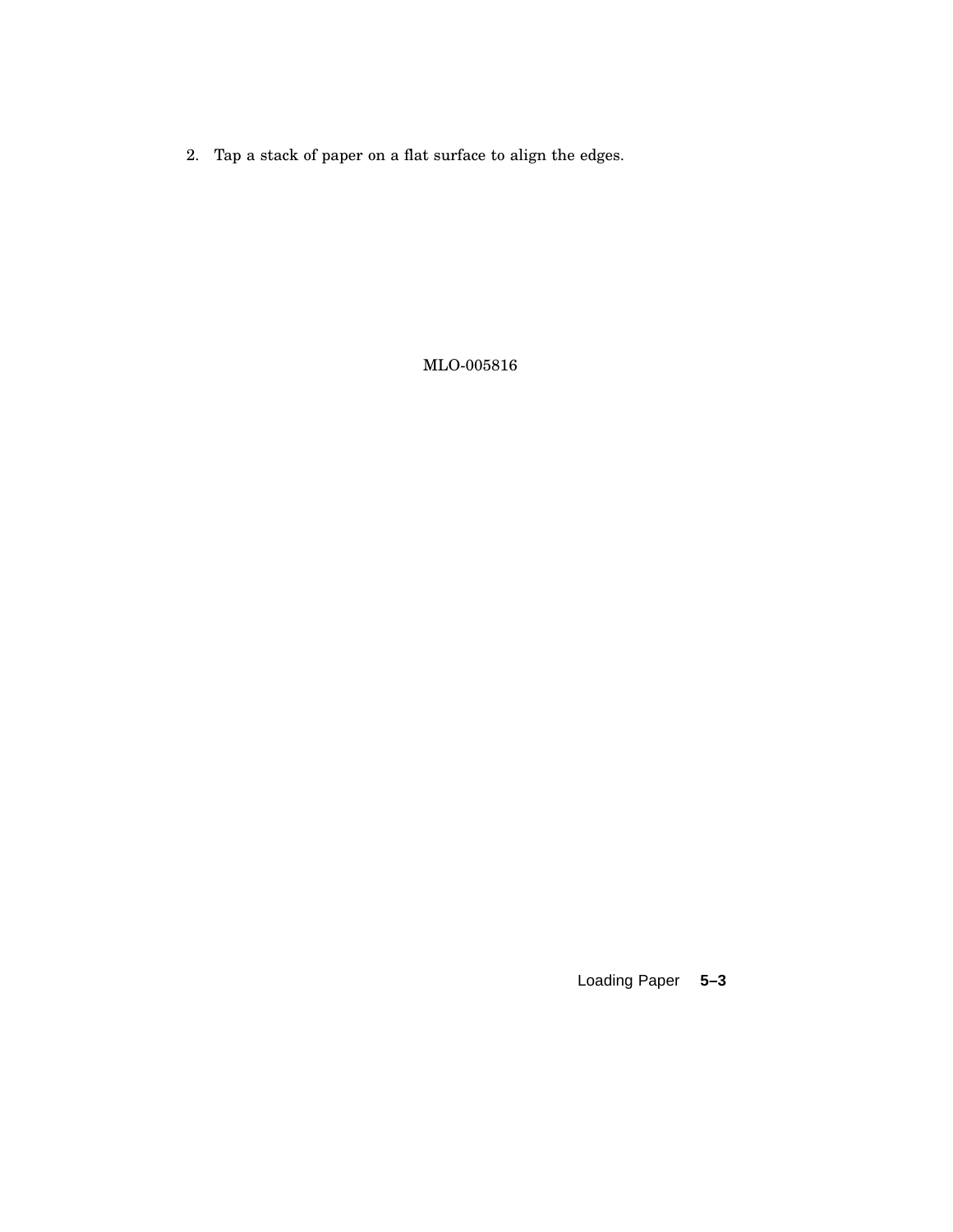- 3. Insert the stack of paper into the tray as far as it will go.
	- $\sqrt{ }$  The right edge of the paper should be touching the paper feed guide.
	- $\sqrt{\phantom{a}}$  Forms and letterhead paper are loaded facedown, top edge first.

mlo-005968

**5–4** Installation Guide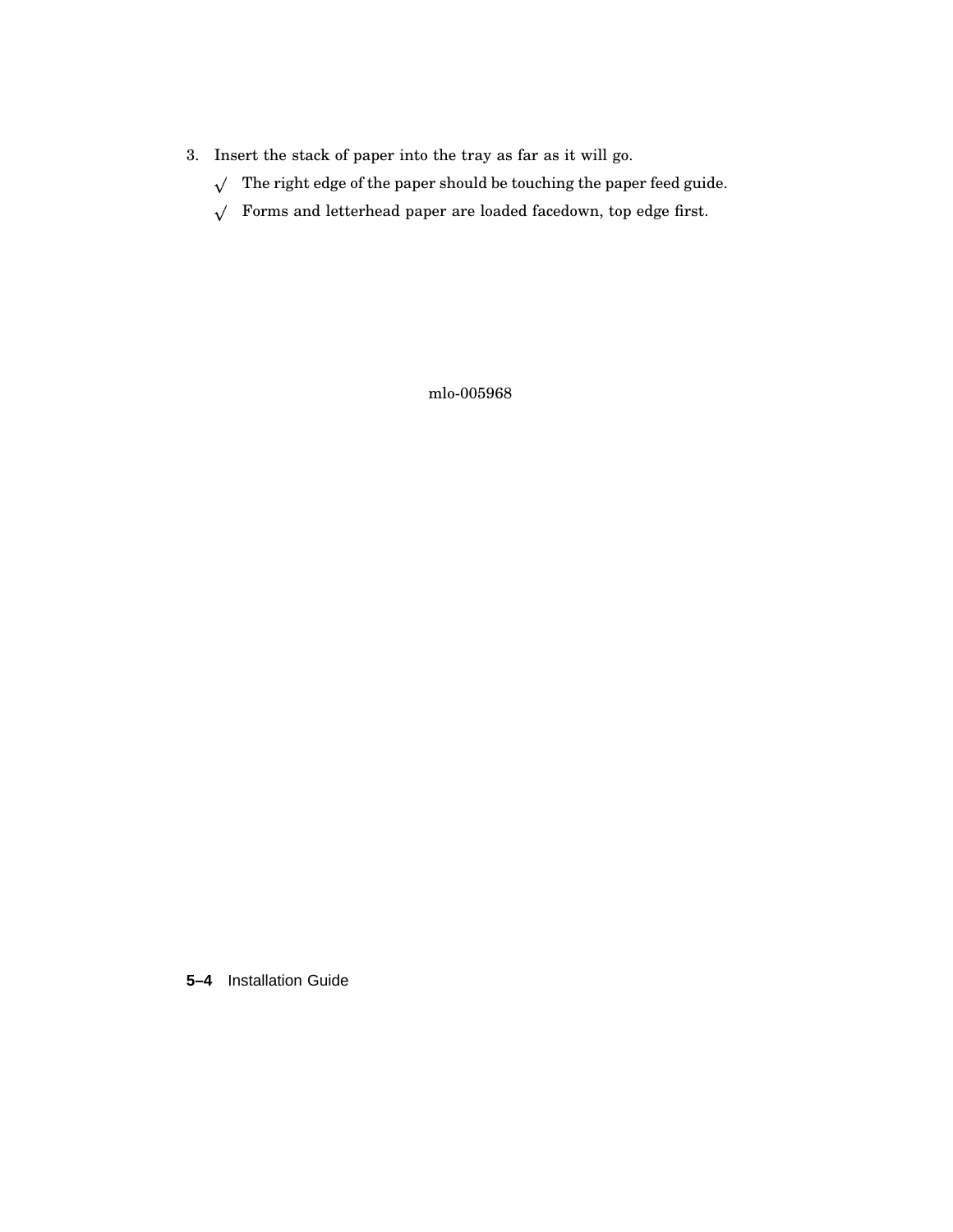- 4. Slide the adjustable paper feed guide to the right (if necessary) until it just touches the paper stack.
	- $\sqrt{ }$  Do not press the adjustable paper guide against the stack of paper so tightly that it restricts movement of the paper into the printer.
	- $\sqrt{ }$  Make sure the paper lies perfectly flat in the tray.
	- $\sqrt{ }$  Be sure the paper is below the paper height guides and not above the paper limit line.

mlo-005964

Loading Paper **5–5**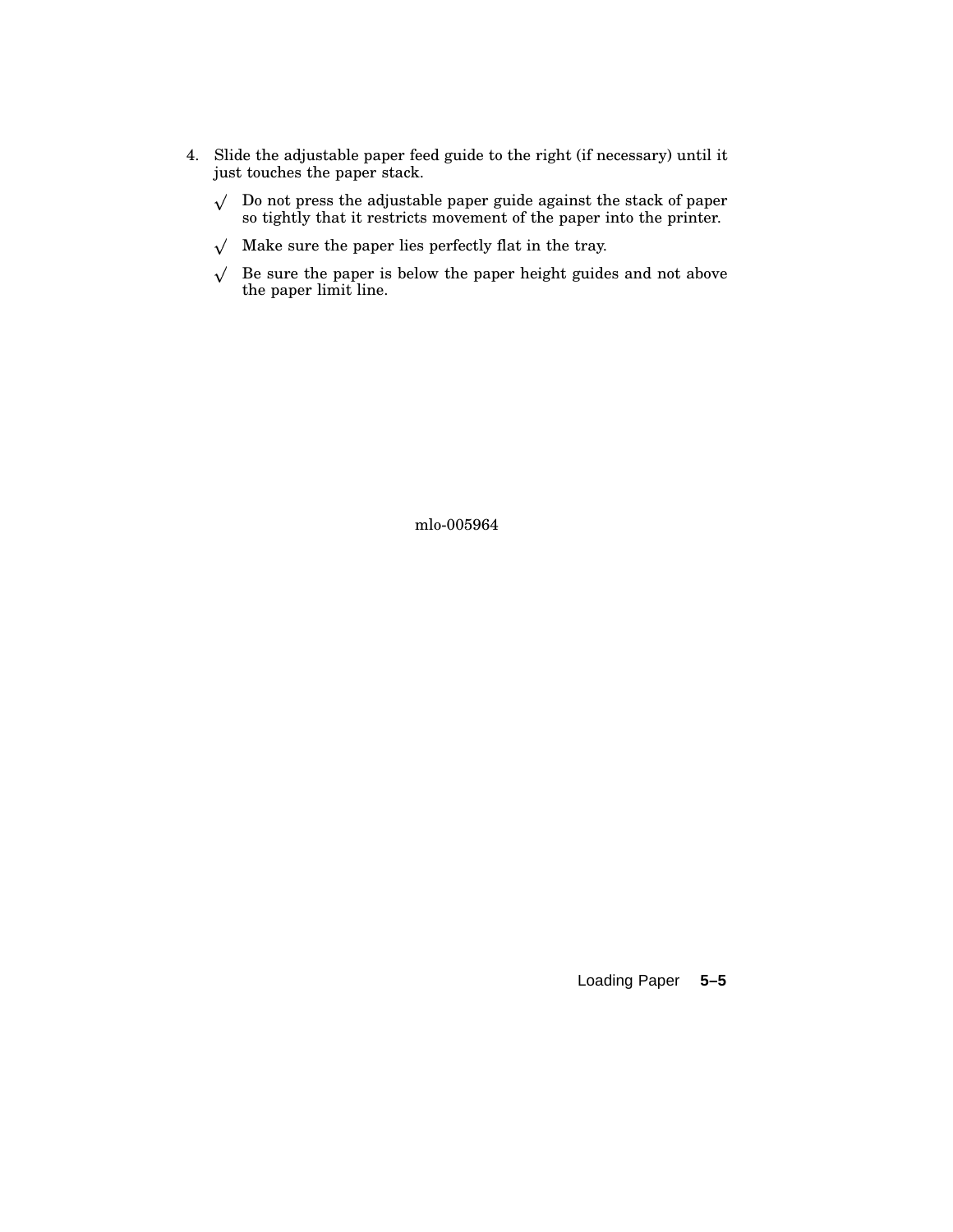## **5.2 Turning the Printer Power On**

The following instructions show how to turn the printer power on.

- 1. Press the power switch to the ON ( | ) position.
- 2. Confirm that the control panel indicators and the message display operate properly as indicated by the following three items:

mlo-005820

- All indicators light for a moment.
- The Ready indicator flashes and the message display reads:

02 WARMING UP

— The Ready and the On Line indicators light and the message display reads:

00 READY DEC

If your printer did not power on as described above, refer to the troubleshooting section of the *DEClaser 1100 Printer Operator's Guide*.

### **5.3 Producing the Printer Configuration Data Sheet**

The following instructions show how to print the data sheet containing the default values of this printer.

- 1. Press  $\boxed{\circ}$  Line to place the printer in the offline state.
	- The On Line indicator goes off.
- 2. Press Test/Font .
	- 05 TEST PRINT A appears on the display, and the following test image prints.
- **5–6** Installation Guide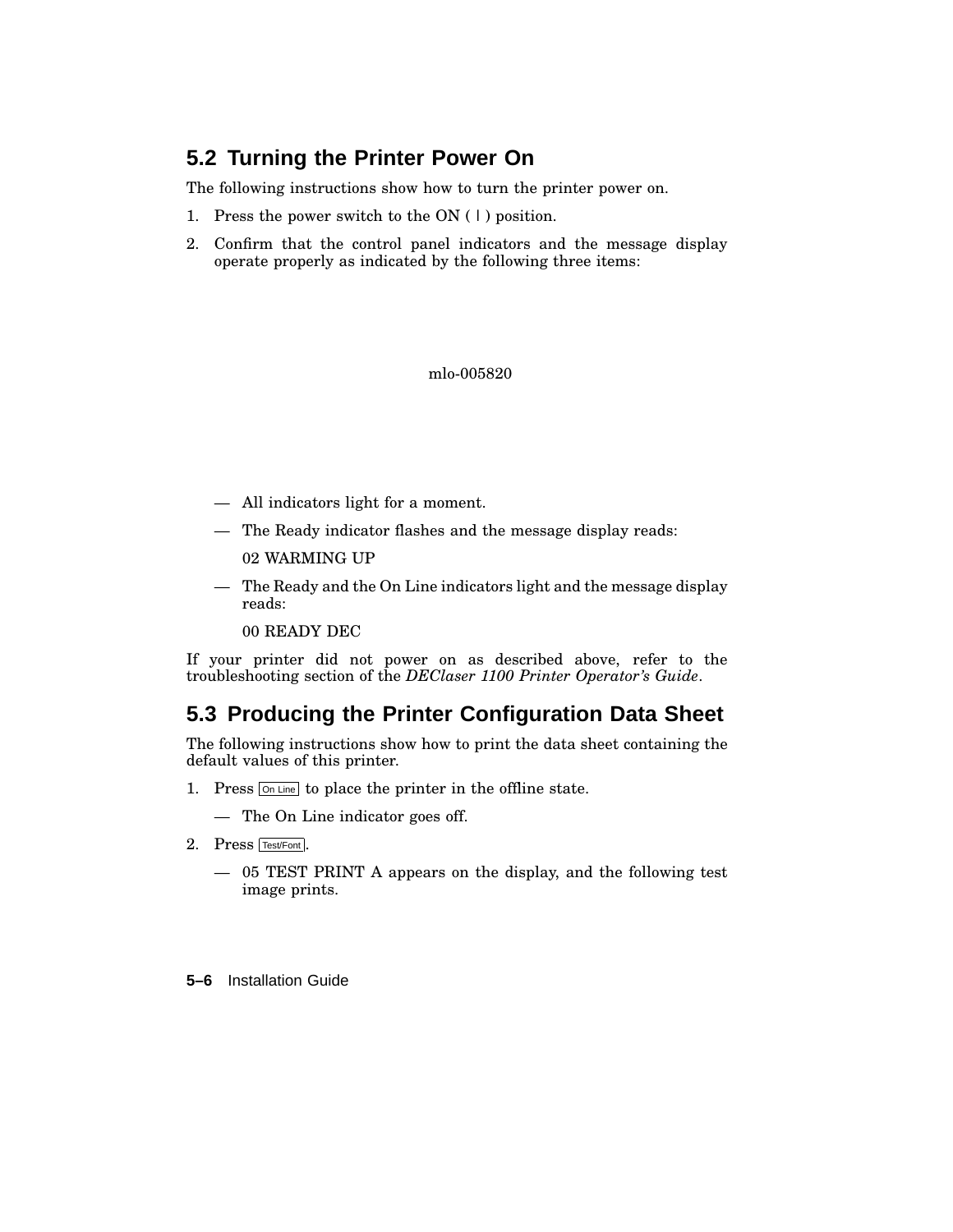mlo-005821

## **5.4 Conclusion**

This concludes the installation of your DEClaser 1100 printer. Refer to your *DEClaser 1100 Printer Operator's Guide* for detailed instructions on features, maintenance, and troubleshooting.

Loading Paper **5–7**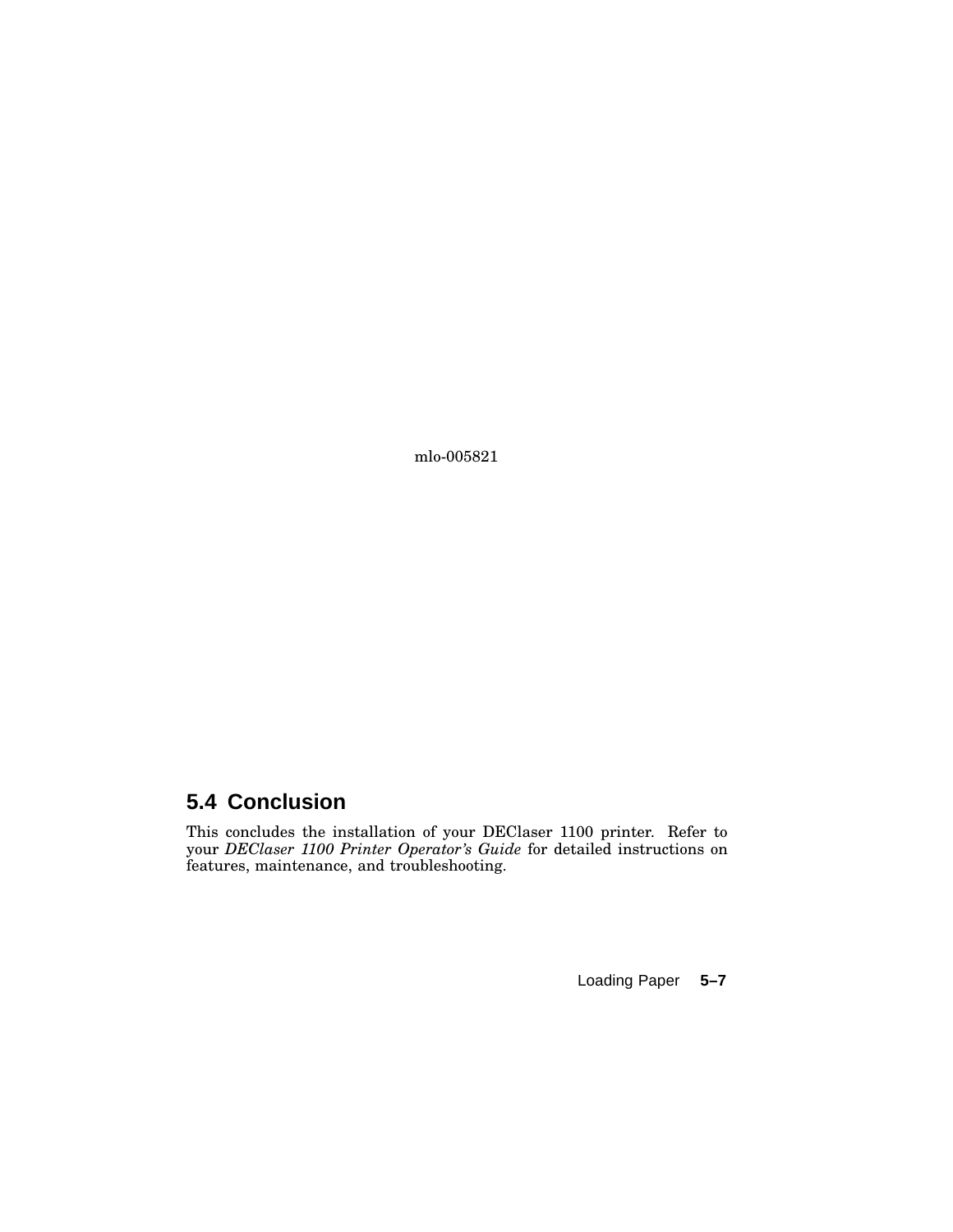# **Appendix A Cabling Information**

This appendix describes the different cable combinations to use for connecting your printer to a host device and includes IBM PC interface programming instructions.

## **A.1 Cable Combinations**

Table A–1, column 1 lists the host devices that you can connect to your printer. They are grouped by the type of connector they use. The second column lists the part numbers of the adapter and the cable required for each host device. Determine what host device you have and obtain the appropriate adapter. The third column describes how to connect the adapter and/or the cable to the printer.

**NOTE:** *For a complete list of accessories and supplies and instructions on how to order them, refer to the DEClaser 1100 Printer Operator's Guide.*

| <b>Connector Type</b>                                                                   | <b>Adapter and Cable</b><br>Required                 | Connecting<br><b>Instructions</b>                                                                                                                                                                                                                                       |
|-----------------------------------------------------------------------------------------|------------------------------------------------------|-------------------------------------------------------------------------------------------------------------------------------------------------------------------------------------------------------------------------------------------------------------------------|
| 25-Pin Plug Hosts                                                                       |                                                      |                                                                                                                                                                                                                                                                         |
| VAX station 3200/3500<br>VT100 Series<br>DECserver 200/MC (DSRVB-AA)<br>CPU RS232 Ports | $H8571-A$ and<br>$H8571 - E1$ and BC16E <sup>1</sup> | Attach the H8571-A (25-pin-<br>to-MMJ) adapter to these hosts,<br>then connect one end of the<br>$BC16E$ cable to the $H8571-$<br>A. Attach the H8571–E adapter<br>to the DEClaser printer, then<br>connect the other end of the<br>$BC16E$ cable to the $H8571-$<br>Е. |

**Table A–1: Cables and Adapters for Communication Connections**

<sup>1</sup>H8571–E and BC16E (DECconnect cable) are included with the DEClaser 1100 printer.

Cabling Information **A–1**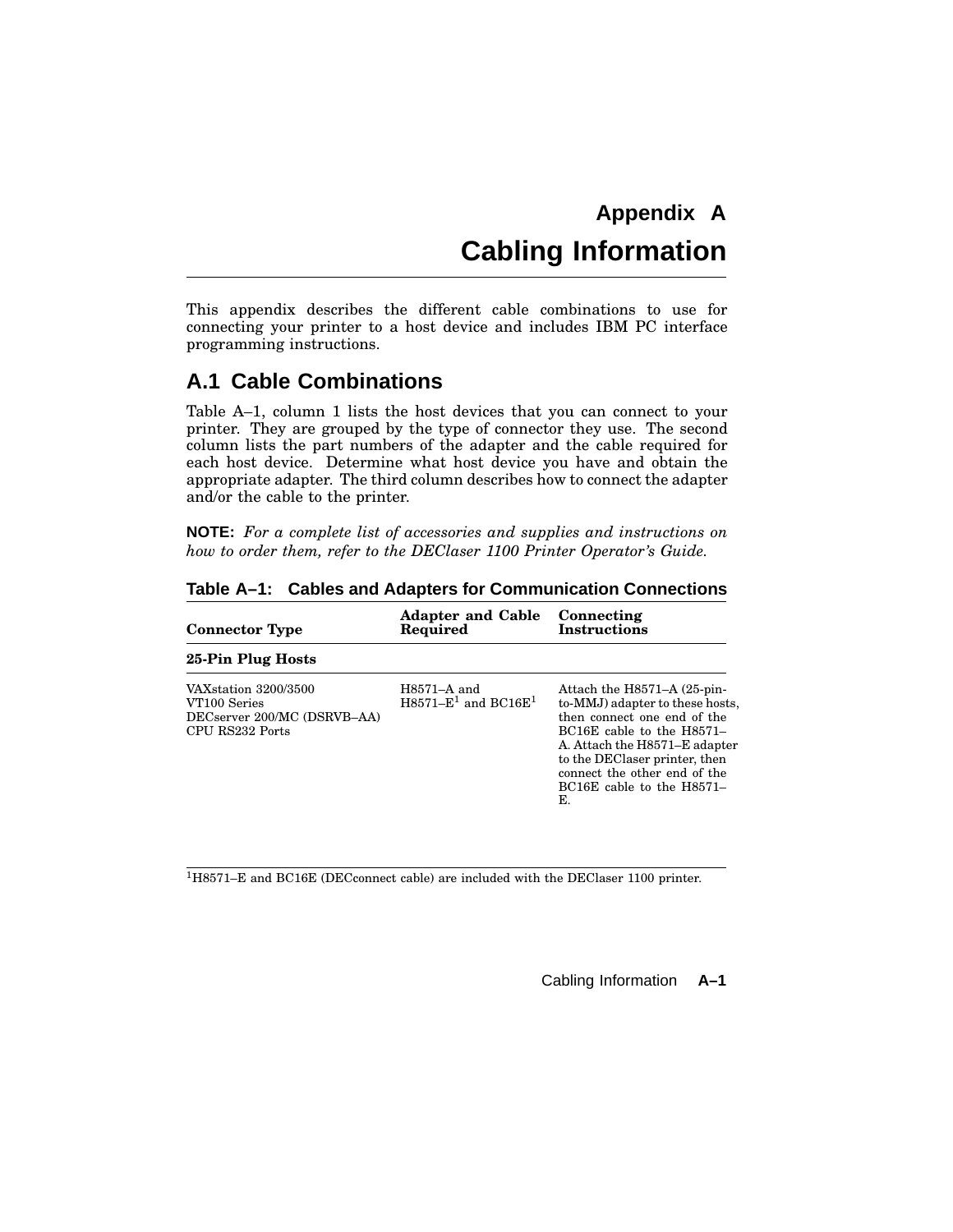### **Table A–1 (Cont.): Cables and Adapters for Communication Connections**

| <b>Connector Type</b>                                                                                        | <b>Adapter and Cable</b><br>Required                   | Connecting<br><b>Instructions</b>                                                                                                                                                                                                                              |
|--------------------------------------------------------------------------------------------------------------|--------------------------------------------------------|----------------------------------------------------------------------------------------------------------------------------------------------------------------------------------------------------------------------------------------------------------------|
| 9-Pin Plug Hosts (DEC)                                                                                       |                                                        |                                                                                                                                                                                                                                                                |
| VT200 Series<br><b>DEC</b> mate<br>PRO Series<br>VAXstation 2000                                             | $H8571 - B$ and<br>$H8571 - E1$ and BC16E <sup>1</sup> | Attach the H8571–B (9-pin-<br>to-MMJ) adapter to these hosts,<br>then connect one end of the<br>BC16E cable to the H8571-<br>B. Attach the H8571–E adapter<br>to the DEClaser printer, then<br>connect the other end of the<br>BC16E cable to the H8571-<br>Е. |
| DEC423 (MMJ)<br><b>Serial Hosts</b>                                                                          |                                                        |                                                                                                                                                                                                                                                                |
| VAXmate<br>MicroVAX 2000<br>DECserver 300<br>DECserver 200/DL (DSRVB-BA)<br>VT300 Series<br>CPU DEC423 Ports | $H8571 - E1$ and BC16E <sup>1</sup>                    | Attach one end of the BC16E<br>cable to one of these hosts.<br>Attach the H8571–E adapter<br>to the DEClaser printer, then<br>connect the other end of the<br>BC16E cable to the H8571-<br>Е.                                                                  |
| 25-Pin Socket Hosts                                                                                          |                                                        |                                                                                                                                                                                                                                                                |
| Rainbow<br>Digital Modems                                                                                    | $H8571-D$ and<br>$H8571 - E1$ and BC16E <sup>1</sup>   | Attach the H8571–D adapter<br>to one of these hosts, then<br>connect one end of the BC16E<br>cable to the H8571-D. Attach<br>the H8571-E adapter to the<br>DEClaser printer, then con-<br>nect the other end of the BC16E<br>cable to the H8571–E.             |

<sup>1</sup>H8571–E and BC16E (DECconnect cable) are included with the DEClaser 1100 printer.

**A–2** Installation Guide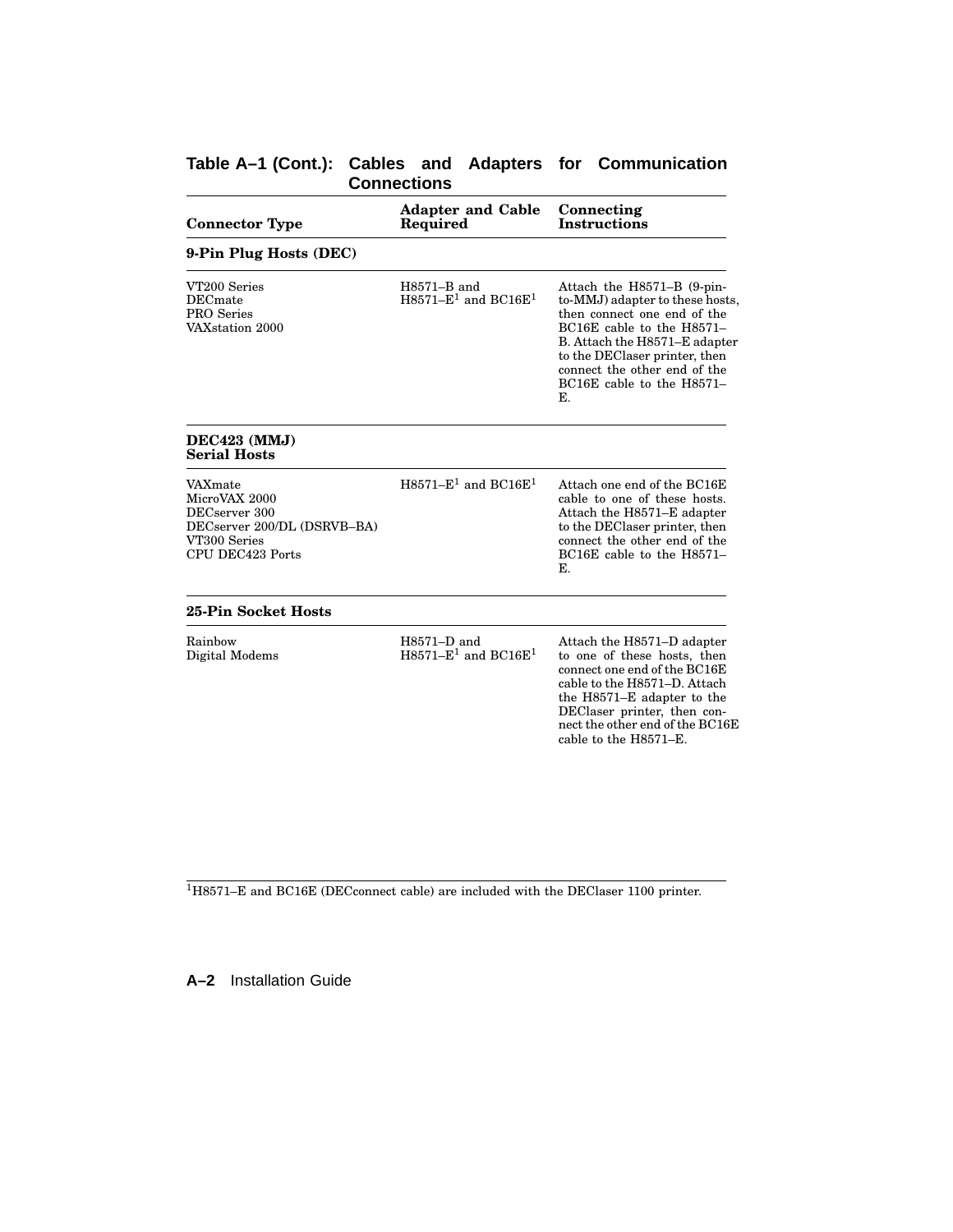| Table A-1 (Cont.): Cables and Adapters for Communication |                    |  |  |  |
|----------------------------------------------------------|--------------------|--|--|--|
|                                                          | <b>Connections</b> |  |  |  |

| <b>Adapter and Cable</b><br>Required                                                | Connecting<br><b>Instructions</b>                                                                                                                                                                                                                                                                                                                              |  |  |
|-------------------------------------------------------------------------------------|----------------------------------------------------------------------------------------------------------------------------------------------------------------------------------------------------------------------------------------------------------------------------------------------------------------------------------------------------------------|--|--|
|                                                                                     |                                                                                                                                                                                                                                                                                                                                                                |  |  |
| $H8571 - J$ and<br>$H8571-E1$ and BC16E <sup>1</sup>                                | Attach the H8571–J adapter<br>to one of these hosts, then<br>connect one end of the BC16E<br>cable to the H8571-J. Attach<br>the H8571-E adapter to the<br>DEClaser printer, then con-<br>nect the other end of the BC16E<br>cable to the H8571-E. Use data<br>transmit ready (DTR) flow con-<br>trol. Refer to the DEClaser<br>1100 Printer Operator's Guide. |  |  |
|                                                                                     |                                                                                                                                                                                                                                                                                                                                                                |  |  |
| 12-27591-01<br>Extender and<br>$H8571-A$ and<br>$H8571 - E1$ and BC16E <sup>1</sup> | Connect the female socket of<br>the extender cable to the host<br>and the male plug of the ex-<br>tender cable to the H8571–A.<br>Attach the H8571–E adapter<br>to the DEClaser printer, then<br>connect one end of the BC16E<br>to the H8571–A and the other<br>end of the BC16E cable to the<br>H8571-E.                                                     |  |  |
| $H8571-A$ and<br>$H8571-E1$ and BC16E <sup>1</sup>                                  | Attach the H8571–A adapter<br>to one of these hosts, then<br>connect one end of the BC16E<br>cable to the H8571-A. Attach<br>the H8571–E adapter to the<br>DEClaser printer, then con-<br>nect the other end of the BC16E<br>cable to the H8571–E.                                                                                                             |  |  |
|                                                                                     |                                                                                                                                                                                                                                                                                                                                                                |  |  |

<sup>1</sup>H8571–E and BC16E (DECconnect cable) are included with the DEClaser 1100 printer.

Cabling Information **A–3**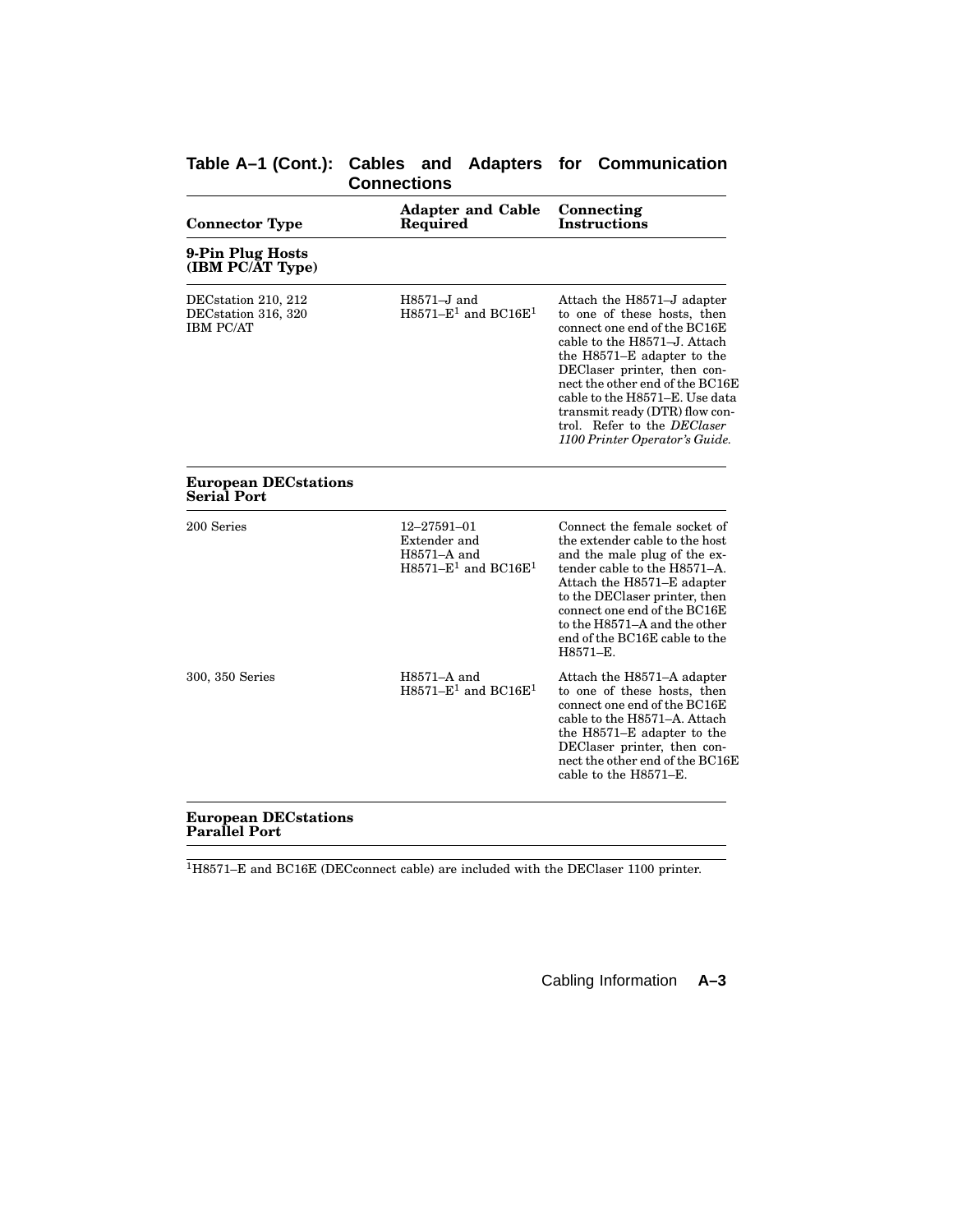| <b>Connections</b>                                  |                                                      |                                                                                                                                                                                                                                                                                                                                                                                                                |  |  |
|-----------------------------------------------------|------------------------------------------------------|----------------------------------------------------------------------------------------------------------------------------------------------------------------------------------------------------------------------------------------------------------------------------------------------------------------------------------------------------------------------------------------------------------------|--|--|
| <b>Connector Type</b>                               | <b>Adapter and Cable</b><br>Required                 | Connecting<br><b>Instructions</b>                                                                                                                                                                                                                                                                                                                                                                              |  |  |
| <b>European DECstations</b><br><b>Parallel Port</b> |                                                      |                                                                                                                                                                                                                                                                                                                                                                                                                |  |  |
| 200, 300, 350 Series                                | <b>BC19M-10</b>                                      | Connect the BC19M-10 to<br>the DEClaser printer and to<br>the host.                                                                                                                                                                                                                                                                                                                                            |  |  |
| <b>Existing Cable</b>                               |                                                      |                                                                                                                                                                                                                                                                                                                                                                                                                |  |  |
| BC22D cable (already installed)                     | $H8571-C$ and<br>$H8571 - E1$ and BC16E <sup>1</sup> | Connect the H8571–C adapter<br>plug to the socket of your printer's<br>BC22D cable. Connect one<br>end of the BC16E cable to the<br>H8571–C adapter. Attach the<br>H8571–E adapter to the DE-<br>Claser printer, then connect<br>the other end of the BC16E<br>cable to the H8571–E. The com-<br>bination of the H8571–C adapter,<br>the BC16E cable, and the H8571-<br>E acts as a straight-through<br>cable. |  |  |

### **Table A–1 (Cont.): Cables and Adapters for Communication Connections**

 $^{1}\mathrm{H}8571\mathrm{-E}$  and BC16E (DEC<br>connect cable) are included with the DEClaser 1100 printer.

**A–4** Installation Guide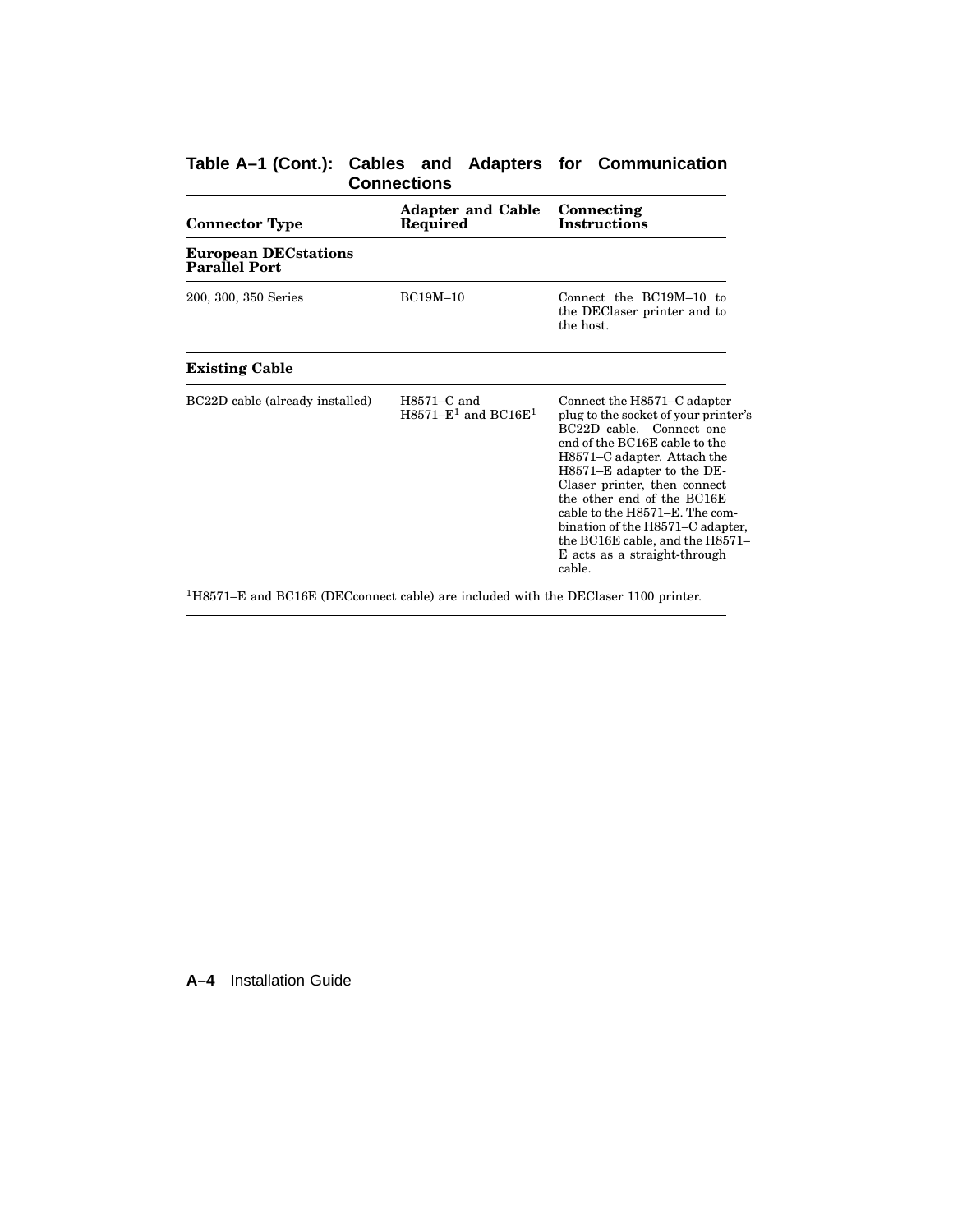## **A.2 Interface Programming Instructions**

This section describes how to set up an IBM PC to interface with your printer.

### **A.2.1 Serial Flow Control**

If you are using an IBM PC or compatible and you want to use the optional serial port on your PC, follow these steps:

1. Edit your AUTOEXEC.BAT file by adding the following two lines:

```
mode com1:4800,n,8,1,p
mode lpt1:=com1:
where:
mode com1:4800,n,8,1,p specifies that the first serial port (COM1) is
                                 used by the printer, that 4800 baud is the
                                 communication speed, that no parity is selected,
                                 that eight data bits are selected, that one stop bit
                                 is used, and that the printer continuously retries
                                 on time-out errors.
mode lpt1:=com1: reassigns the printer output to COM1, the first
                                 serial port.
```
**NOTE:** *On IBM personal computers and compatibles, printer output is normally directed to LPT1, the first parallel port.*

- 2. Connect the H8571–J adapter as described in Table A–1.
- 3. Refer to the *DEClaser 1100 Printer Operator's Guide* for instructions on how to select data transit ready (DTR) flow control.